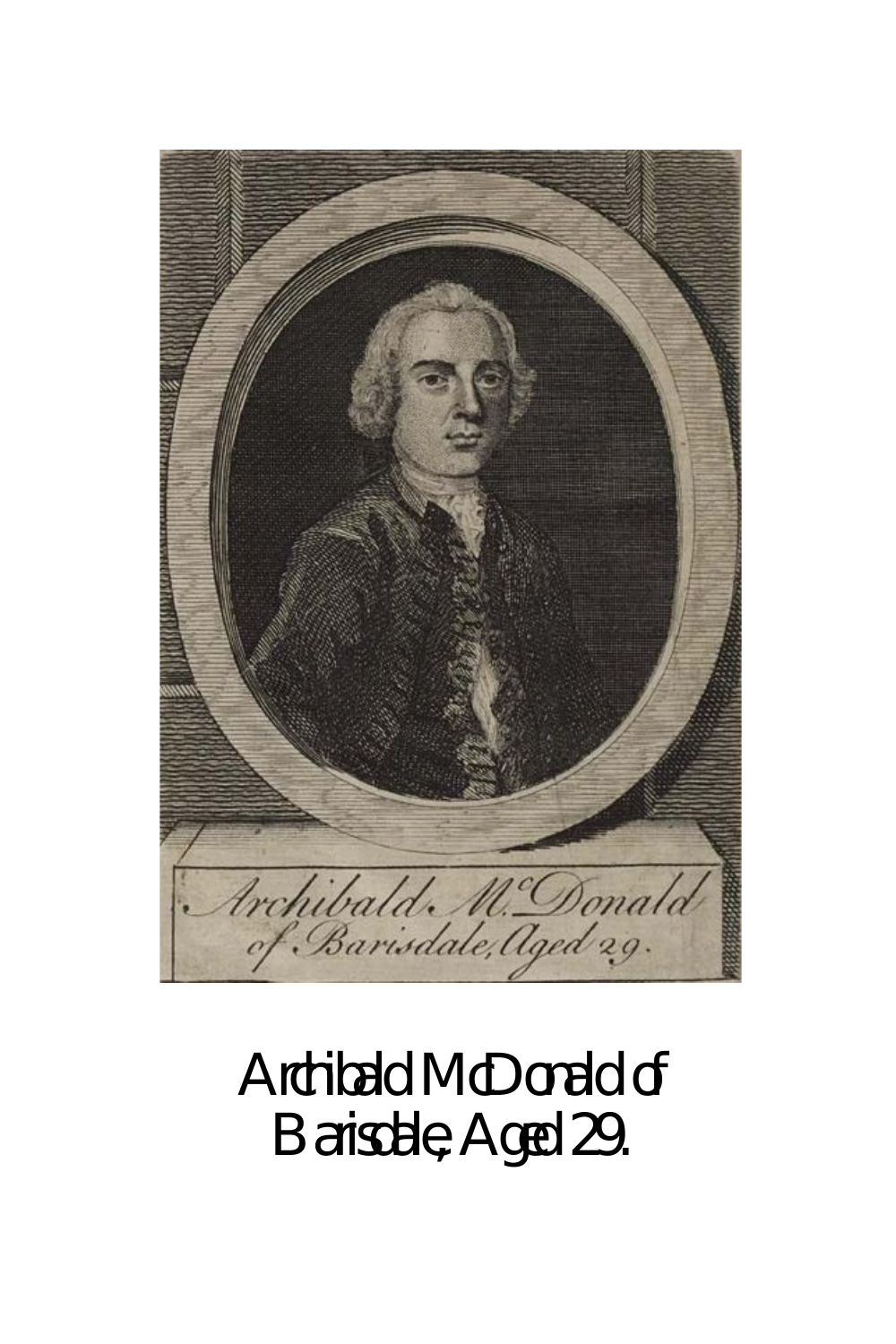## THE LIFE

### Of *Archibald Mc'Donald,*

of

#### *BARISDALE,*

Who is to suffer for HIGH-TREASON, On the 22d of May, at *Edinburgh.*

#### WITH

AN ACCOUNT of his Family, and many Particulars relating to the late Rebellion, never before published,

TOGETHER WITH

The Proceedings on his TRIAL before the Court of Judiciary in *Scotland.*

*By an* IMPARTIAL HAND.

*EDINBURGH Printed:*

*LONDON* Re-printed for R. RICHARDS, near *Barnards-Inn, Holborn;* W. REEVE, in *Fleet Street* and A. MILLER, in *Westminster-Hall.* 1754.

[ Price Six-pence ]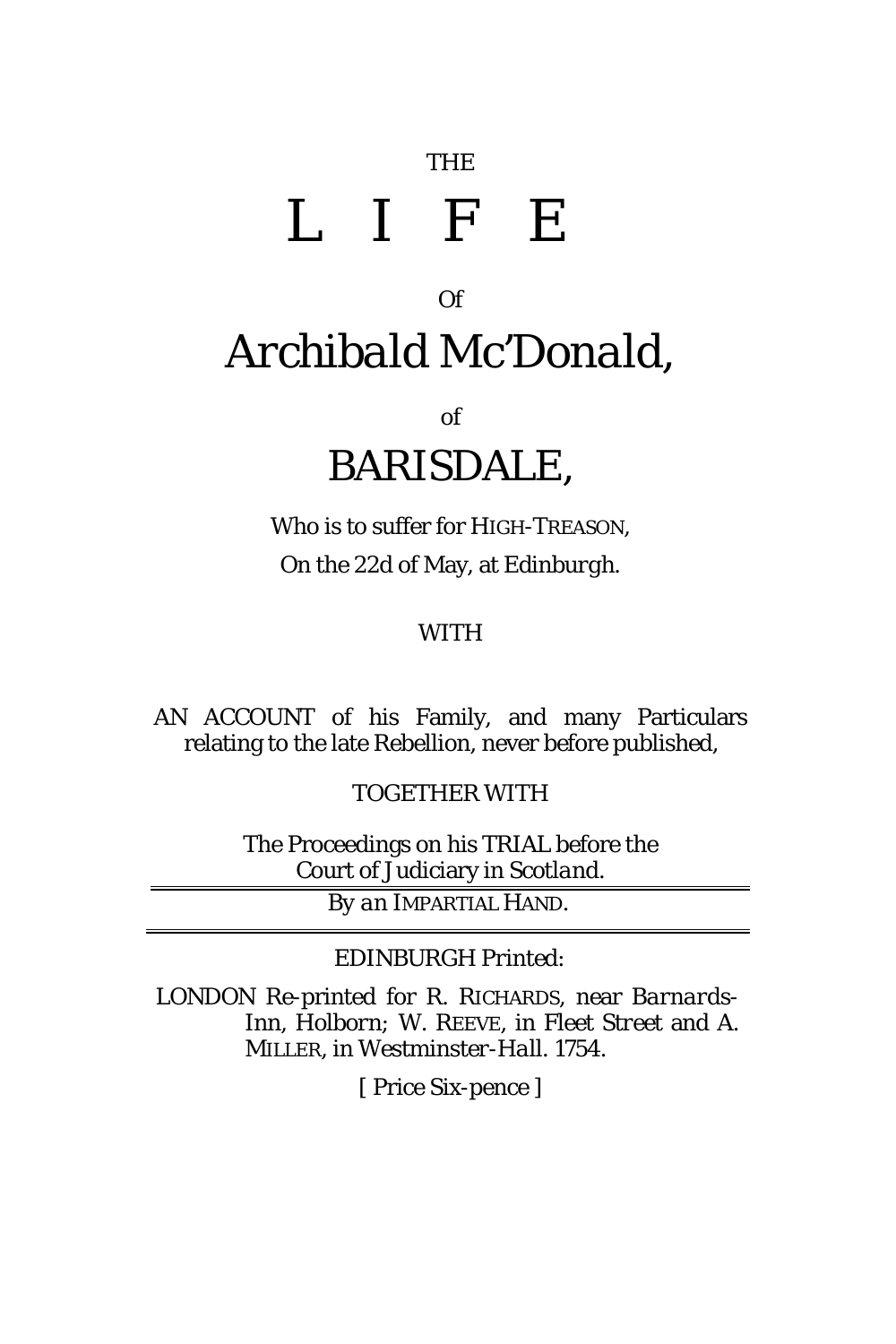[ 3 ]

### THE LIFE **OF** *Archibald Mc'Donald,* Of *Barisdale*, &c.

*RCHIBALD MC'DONALD*, of *Barisdale,* was the son of colonel *McDonald* of *Barisdale,* by *Penelope Mc'Kenzie;* he was born on the 25th *RCHIBALD MC'DONALD*, of *Barisdale*, was the son of colonel *McDonald* of *Barisdale*, by *Penelope Mc'Kenzie*; he was born on the 25th of December, 1725, and as something remarkable happened at his birth, with regard to his father, so I shall introduce this account with it.

As the time of Mrs, *Mc'Donald's* delivery of her first child was approaching, she begged of her husband that her sister might be sent for to attend during her lying-in; he quickly comply'd, went into *Kintail* to fetch her, but no sooner had he set his eyes on her, than he was seized with a passion, which, without the least restraint, soon mastered him; for having prevailed with the father to let his daughter go, he embraced the opportunity of the first desart, and there used her as freely as ever he had her sister before; and continued to act in the same manner, 'till the time that she discovered her pregnancy, when he thrust her from his presence, and dismiss'd her from his house.

To represent all the actions of a man's life,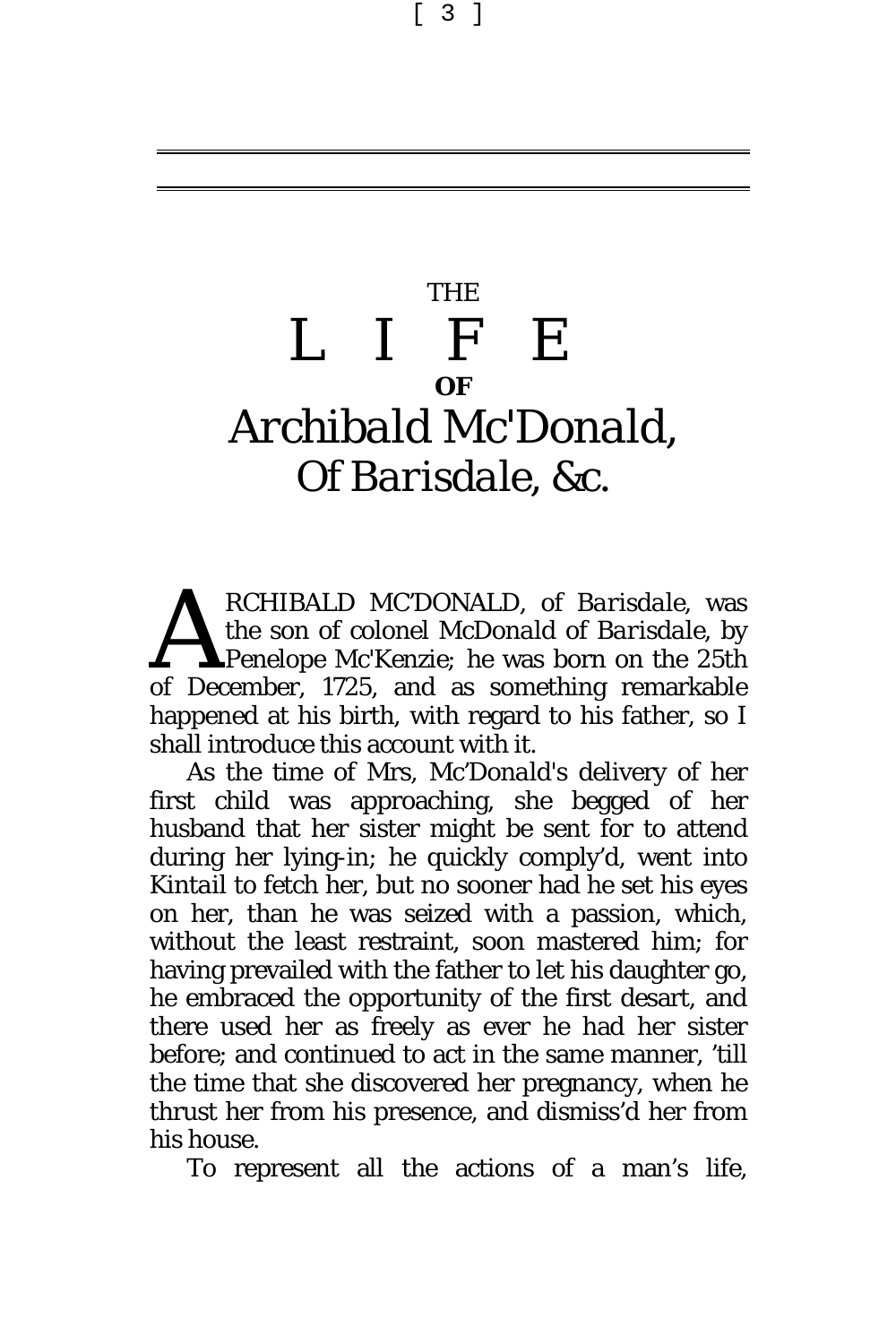especially one who spent his time as the elder *Barisdale* did, would not be very grateful; and yet to set off the character of our present subject, which is barren in itself 'till the time of the rebellion, it may be somewhat useful to give a short account of his immediate ancestors, under whose eye he had his education, and was constantly trained.

His grandfather *Archibald Mc'Donald,* was second brother to *Alexander Mc'Donald,* of *Glengary*, a man of great personal bravery, and no inconsiderable learning; being capable of repeating several long quotations from the *Greek* testament, when engaged in a dispute with the divines of any sect.

He was not bigotted in his religion, yet in his politicks he was fixed 'till about the latter end of his life.

When a young man, he appear'd at the skirmish of *Gullicranky,* where, by a wrong word, general *Mc'Kay* was defeated: and was afterwards at the skirmish on *Cromdale*-hill, anno 1695, when Sir *Thomas Livington,* with three troops of horse, and with no loss but that of a single man wounded, entirely defeated the flower of the Highlanders, and so restored peace to the nation, which was not disturbed 'till the year 1715, when an insurrection was made, and a drawn battle fought at *Sheriffmuir,* between the king's forces under command of the duke of *Argyle,* and the rebels under the direction of the earl of *Marr.*

*Glengary* was there also, and when the duke was returning from the pursuit, and the Highlanders, who expected no such event, were for attacking his grace, thinking they should have no more trouble with him than with general *Whettam* in the morning; *Glengary*  was so keen that he told *Marr*, "The horse are fatigued, and so are the men, their ammunition is spent, whereas we are recruited by the arms of the

[ 4 ]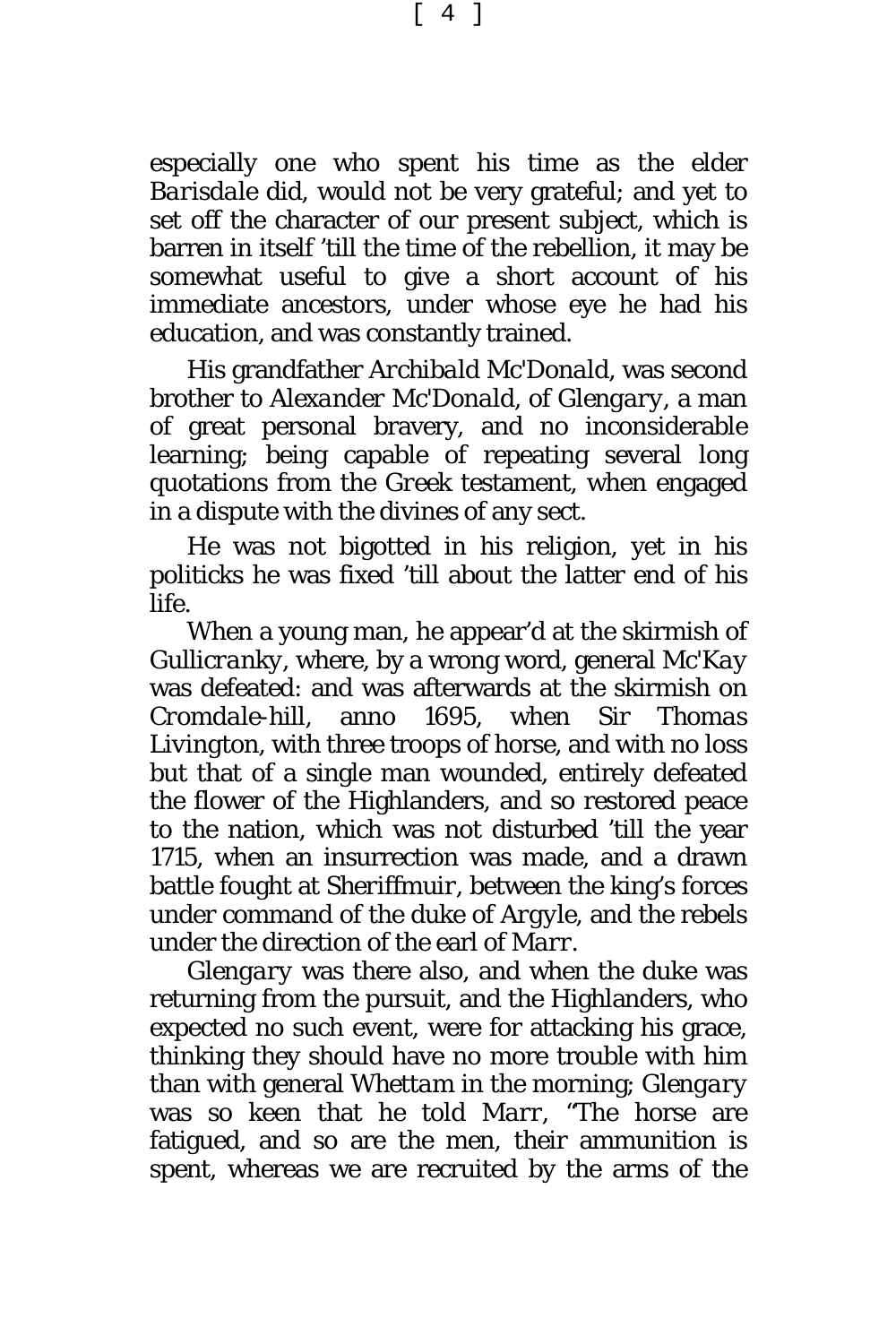wing that has been broke. By G--d, you will never have so good an opportunity of them."

The actions of *Sheriffmuir* and of *Preston,* were followed with the entire submission of the Highland chieftains, tho' some were more open than others; among those who acted clandestinely was *Glengary,* for he agreed with Mr. *Cockburn*, of *Ormistown*, the justice clerk of *Scotland*, for a pension of 300*l*. per annum to thwart all the proposals in favour of the pretender, at the meetings of the chiefs for that purpose.

It will not appear incredible that the grandfather of the late *Barisdale*, attended his brother *Glengary* in all these expeditions, wherein the Highlanders gain'd so little honour; for, they are only remarkable for the fury of their first charge; which, indeed, is as terrible as that of the *Swedes* themselves, either in the days of the impetuous *Gujtavus, o*r the more fiery *Charles* xii. but then not so permanent or lasting, for they waste their strength and spirits all at once; and, here it is observable, that the *Scots* nation seldom lost any battles, except when the Highlanders were present; and whoever pleases to examine narrowly into the accounts of the battles between the *Scots* and *English,* when in the most rooted enmity with each other, thro' the policy and artifice of *France*, will soon discover the truth of my assertion.

The battle of *Bannackburn*, where the finest army that ever *England* was able to send out into the field, was won by the martial inhabitants of the dales, and the western parts of *Scotland*; nor ever could I find authority for believing, that either an Islander or Highlander, was present on that glorious day for *Scotland,* neither were they present at any of the battles, fought by Sir *William Wallace*.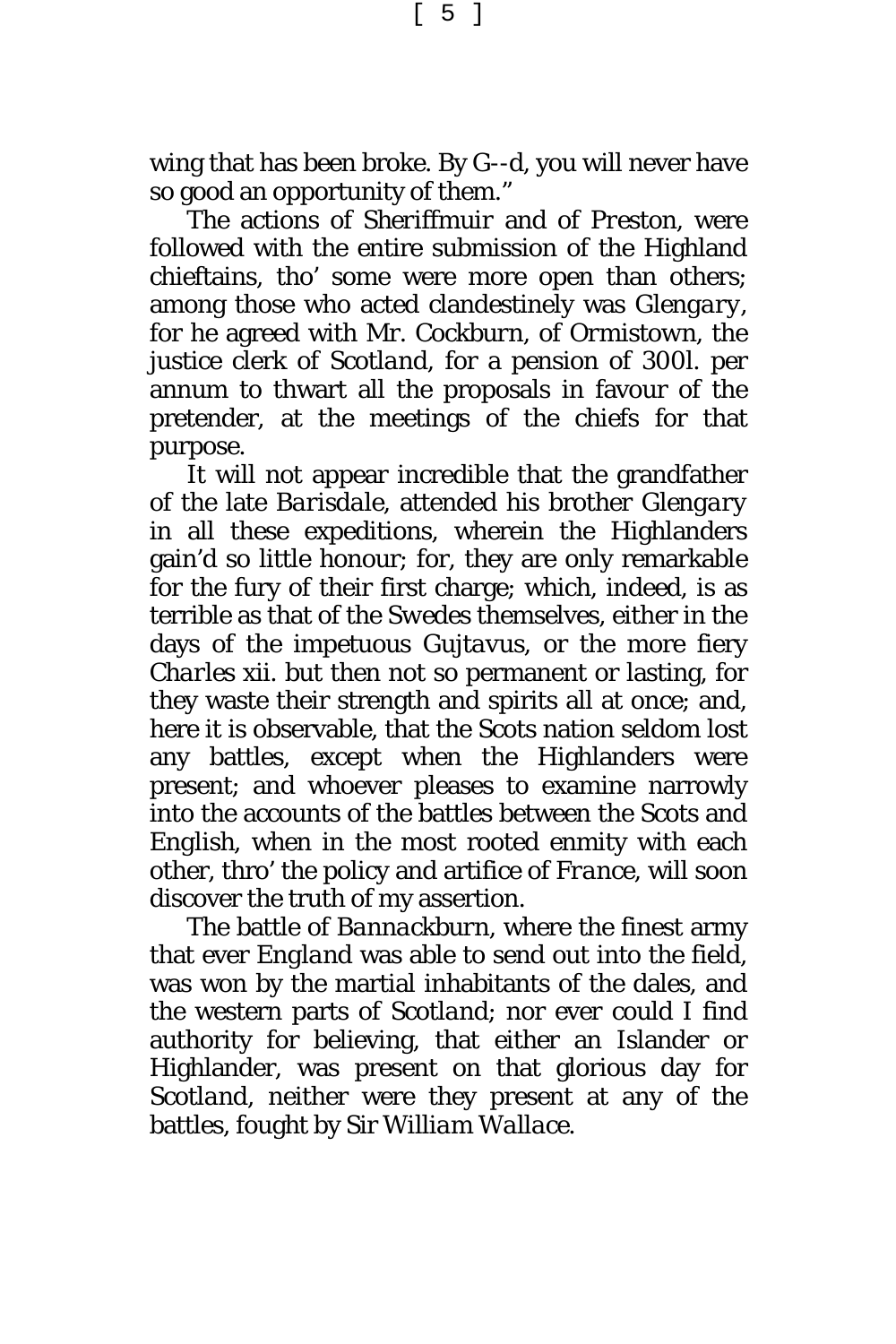$\begin{bmatrix} 6 \end{bmatrix}$ 

The loss of the battle of *Hallow down-hiII,* anno 1333, and of Durham, 1555, was a great measure owing to their impetuosity, and the jealousy that reigned between them, and the gentlemen of the lowcountries; but whatever arguments may be used by some, to vindicate the Highlanders from this charge, as it is not expressly asserted in the annals of the times, yet, the misfortune at *Flowdon-hill,* anno 1513, is, by unanimous consent,and in the most express terms, ascribed to them, for the flower of the nobility of *Teviotdale,* and the other dales, being absent, and such as were present, being only there in complaisance to the king; the Highlanders were in the centre of the battle, and notwithstanding the advice of *la Motte* the *French* ambassador, and others, yet they violently pushed into the trap which the artful earl of *Surrey* had laid for them. The shameful defeats they frequently received, as at *Harlow*, anno 1411, and the more recent at *Dunkeld,* anno 1689, and at *Cromdale*, 1695, shew, that their victories were only owing to the rawness of their opponents, and when people speak of the nervousness of their limbs, the strength and proportion of their bodies, with the majesty and comeliness of their features, they only discover an ignorance of the subjects they talk of; the generality of them yielding in all these particulars to the body of the nation; for poverty has been an enemy to their attaining these qualifications. But not to dwell on this, *Glengary* was reckoned a man of great courage and conduct among the chiefs and a sensible man by all he conversed with; tho' indeed, he may be said to have engrossed these qualities only to himself, without giving the least share to his brothers, or to any of his tribe, of whom the late *Barisdale's* father, colonel *Ban,* was one; a man of an indifferent character in the highlands of *Scotland*, and not unjustly, as will soon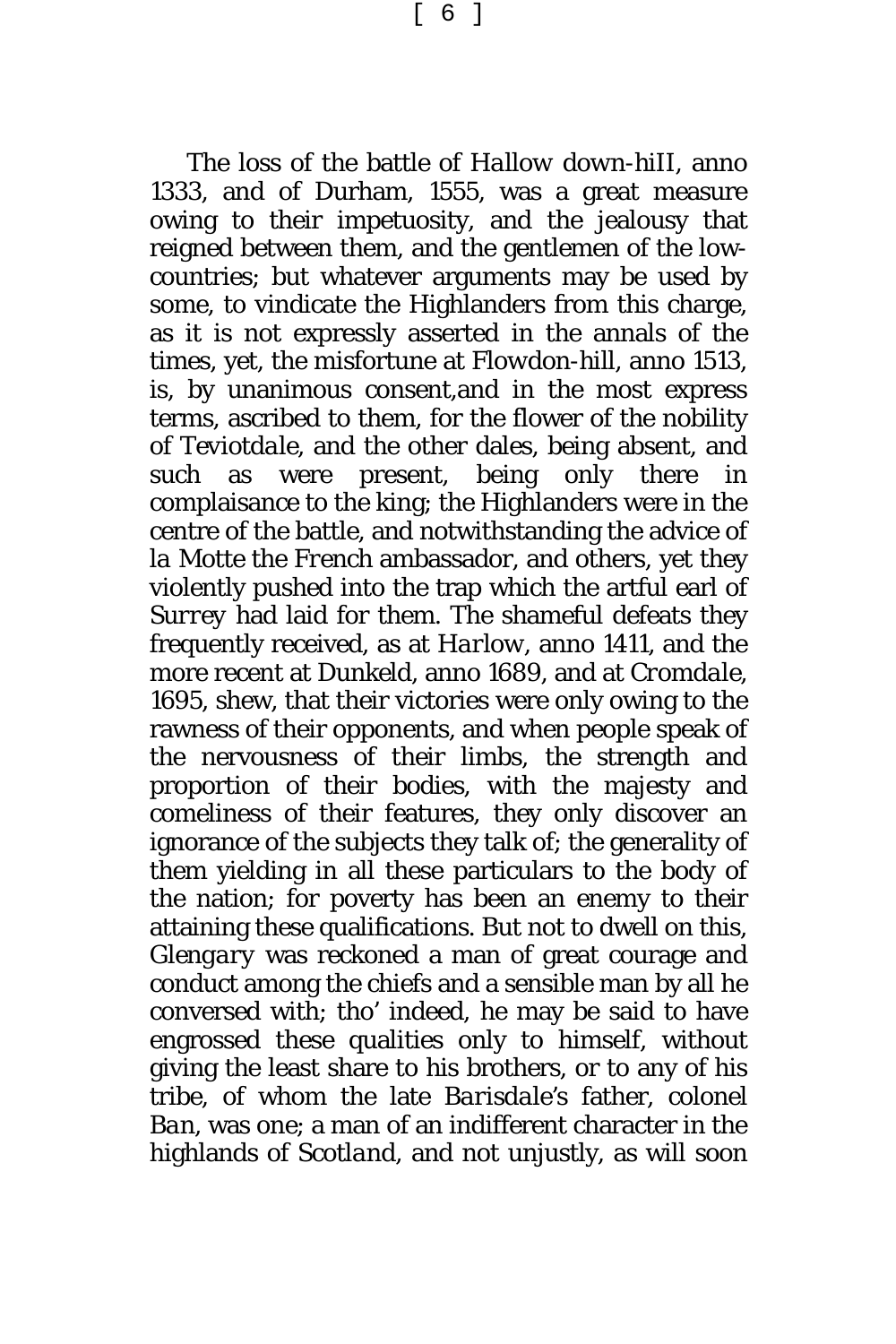appear.

For being born and bred in a remote highland country, that is surrounded with wilds, desarts, and mountains, and trained up in the maxims of a church, who among other motto's, are distinguishable by this, *Ignorance is the mother of devotion*, he was a stranger to trade and commerce, and being circumscribed within the narrow bounds of a thin neighbourhood, and the more close limits of a narrower religion, he had but a faint idea of the social virtues that make pleasure circulate, and alleviate the cares of life. Before his marriage, he attended as a subordinate to his father in his excursions, and after being joined in wedlock, he commenced captain colonel, and chieftain, himself.

By his alliance with the *Mc'Kenzies*, he became privy to their way of fatting cattle, and had access to the folds and glens where they were kept; and as some of his father's immediate dependants frequently attended him, so these became acquainted also, and in about four or five days after *Barisdale's* return from the visit, a cow or two were missing from the place where they grazed; and he was privy to these waggish frauds, which at last appear'd in open robberies; for the matter became so common, that *Lochaber,* and the parts adjacent, were better furnished with beef, in the days of colonel *Ban,* than they had been for many years, before.

One day a gentleman of *Kintail,* missing some of his cows, followed their track to *Locbaber*, and meeting with *Barisdale,* he complained to him; the laird expressed his astonishment, and being informed a cow had been secretly conveyed into a low cottage belonging to one of the *Camerons,* tho' without the knowledge of the proprietor, he went to the place, shewed the gentleman one of his cattle, and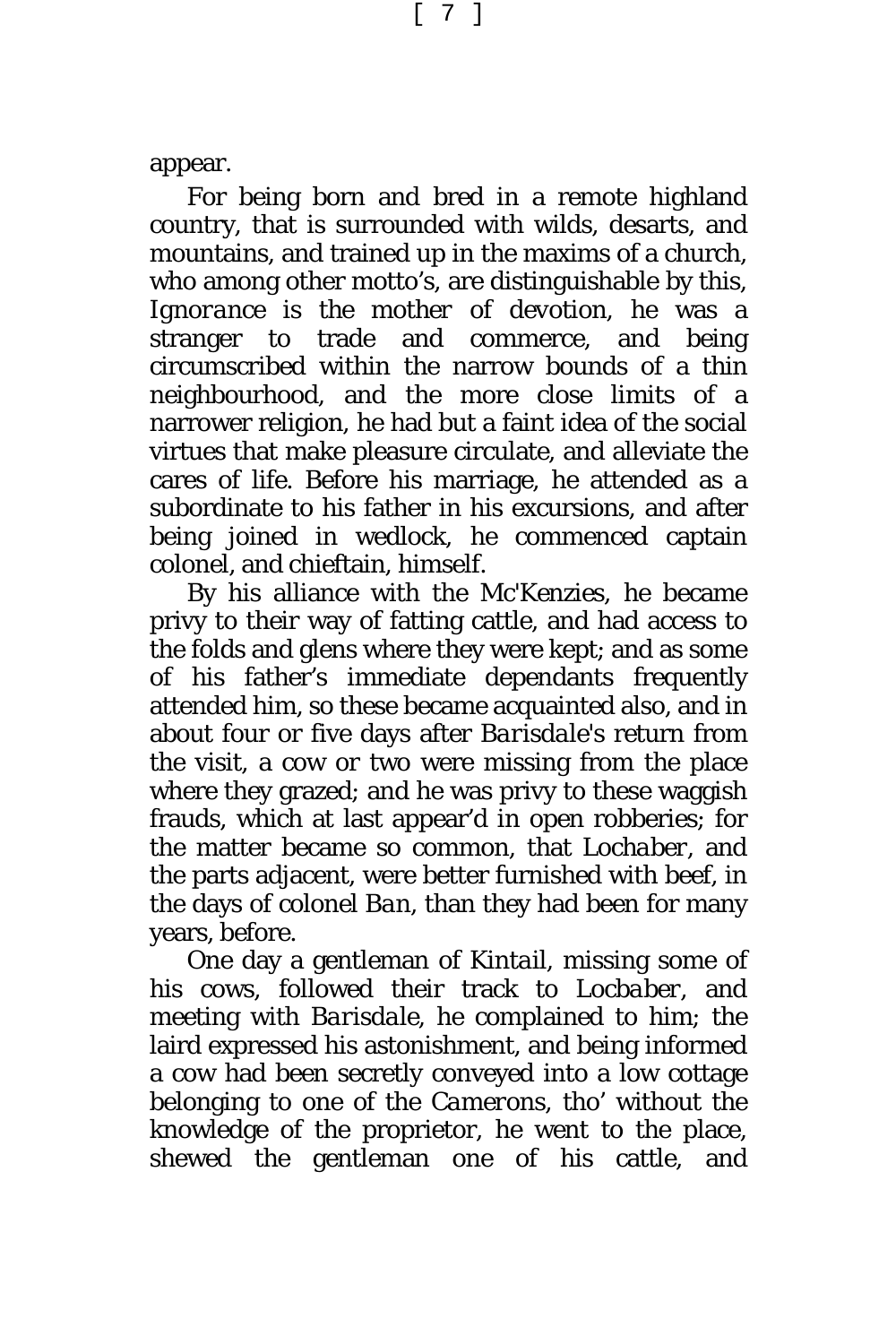dextrously added, "It was natural to suppose that the others had shared the fate of this individual." By this means, he spread abroad the most terrible **character of the** *Camerons***, and to him may** be ascribed in some measure, the continuance of the odious names by which these were called. Hitherto *Barisdale* was accounted an innocent man, and so great an enemy to cow-stealing, that when he heard any number was driven out of *Kintail,* he would, without any authority of government, march with his defendants, armed with broad-sword, target, and pistol, into the country of the *Camerons,* in quest of cows, tho' he himself had eat his supper off a surloin of one of them the night before, **and that a buttock was** ordered **to be got ready against the time he should return.**

His neighbours, from their dealing with him, and their observation of his favourite principle; never to pay any mortal, the meanest trifles not excepted, began to suspect him; yet for a series of years they never could fix any thing upon him, 'till about the year 1730, when *Duncan Cameron*. of *Taask,* being informed by one whom he could trust, that *Barisdale.*was privy to these thievish exploits, and sometimes assisted in person, boldly advanced to him, when at the head of a gang then in quest of some cows, which he and they had secreted; and *Cameron* not being afraid of *Barisdale*, as he had as many *Camerons*, as the other had *Mc'Donalds,* publickly demanded satisfaction, and gave a challenge that they by themselves should decide the controversy swordin-hand; which, being accepted, they drew upon each other; *Cameron'*s middle finger of the left hand, was cut off above the second joint, which he was so far from regarding, that with his right hand he twisted it off, and bound up the stump in a linnen rag, and so to work with *Barisdale*, whom he cut in the head, a little

[ 8 ]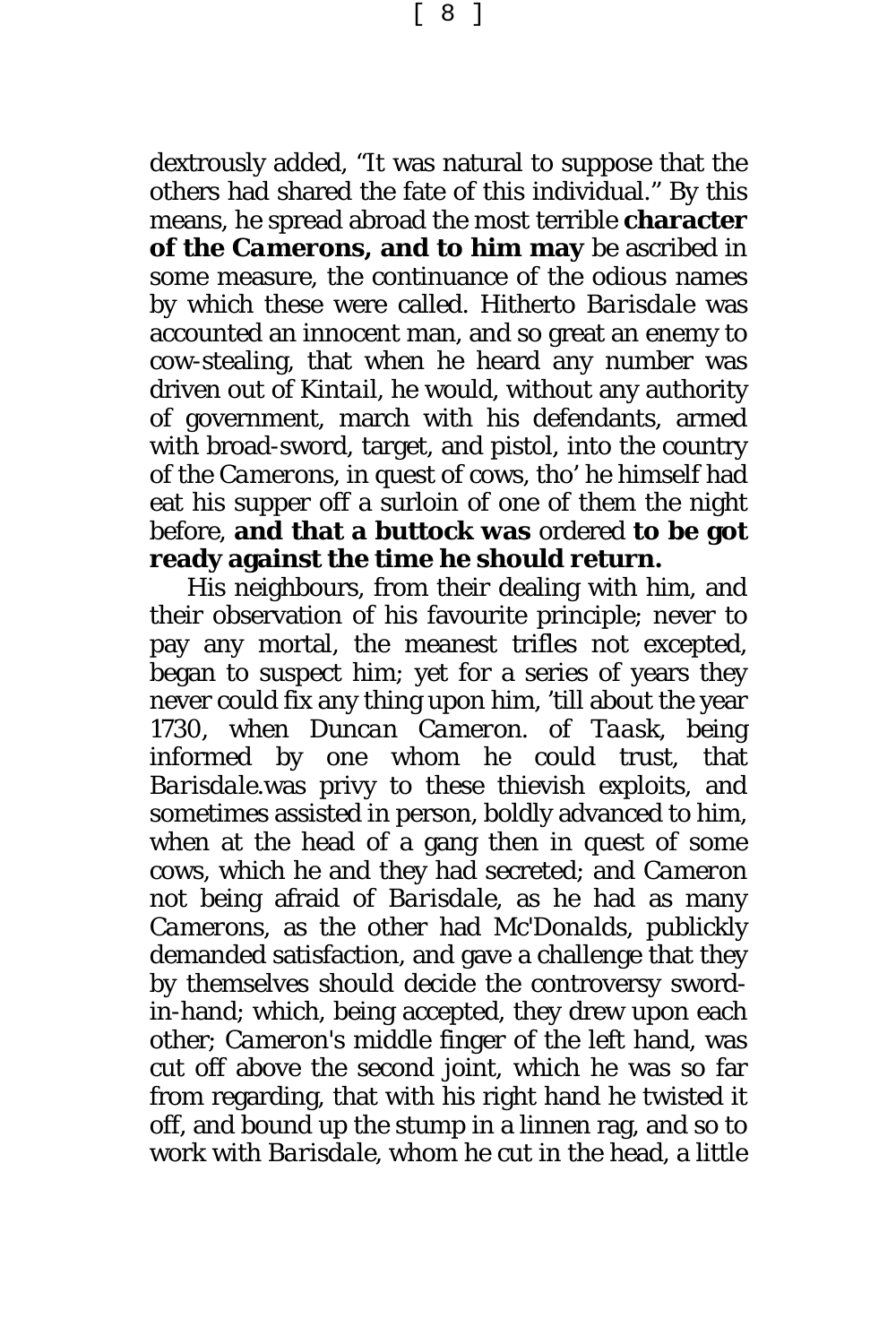above the left sutores, so that the skin, and a lock of his red hair, hung down; he lost a great quantity of blood, so that the combatants were parted; and he, soon afterward, arraigned upon an indictment for stealing black cattle, and secretly driving them away. The charge was proved, but when some exculpatory witnesses, all of his own gang, and who were under his father's direction, were brought into court, they swore so positively to his being with them at another place on the night the theft was committed, that *Barisdale* was clear'd.

But tho' he was acquitted by the jury, yet a conviction of his being guilty, was imprinted deeply on the breast of every person who knew him; the impression was made upon those who dealt in black cattle, and to amend their situation as they were daily losers, was now a question of delicacy.

That a rogue was the fittest person to catch a rogue, is a maxim in that part of the country; and therefore, in a meeting among themselves at *Redcastle,* (the place where *Edward* I. halted with his army, and determined to return to *England* for want of provision) they proposed to *Barisdale* a premium from each, in proportion to the number of cows he had, in order to be protected in their property; the terms were accepted, and the reward was to be paid in meal, a commodity not much abounding in the highlands, and as it was to be given for preservation of the black cattle, so the name of black meal was given it.

*Barisdale* having got his commission, played his cards with both hands. No man appear'd more terrible against thieves, when in the midst of his constituents, and no man more mild than he, when in the midst of his gang; over whom he exercised as rigorous an authority, as the most absolute monarch can be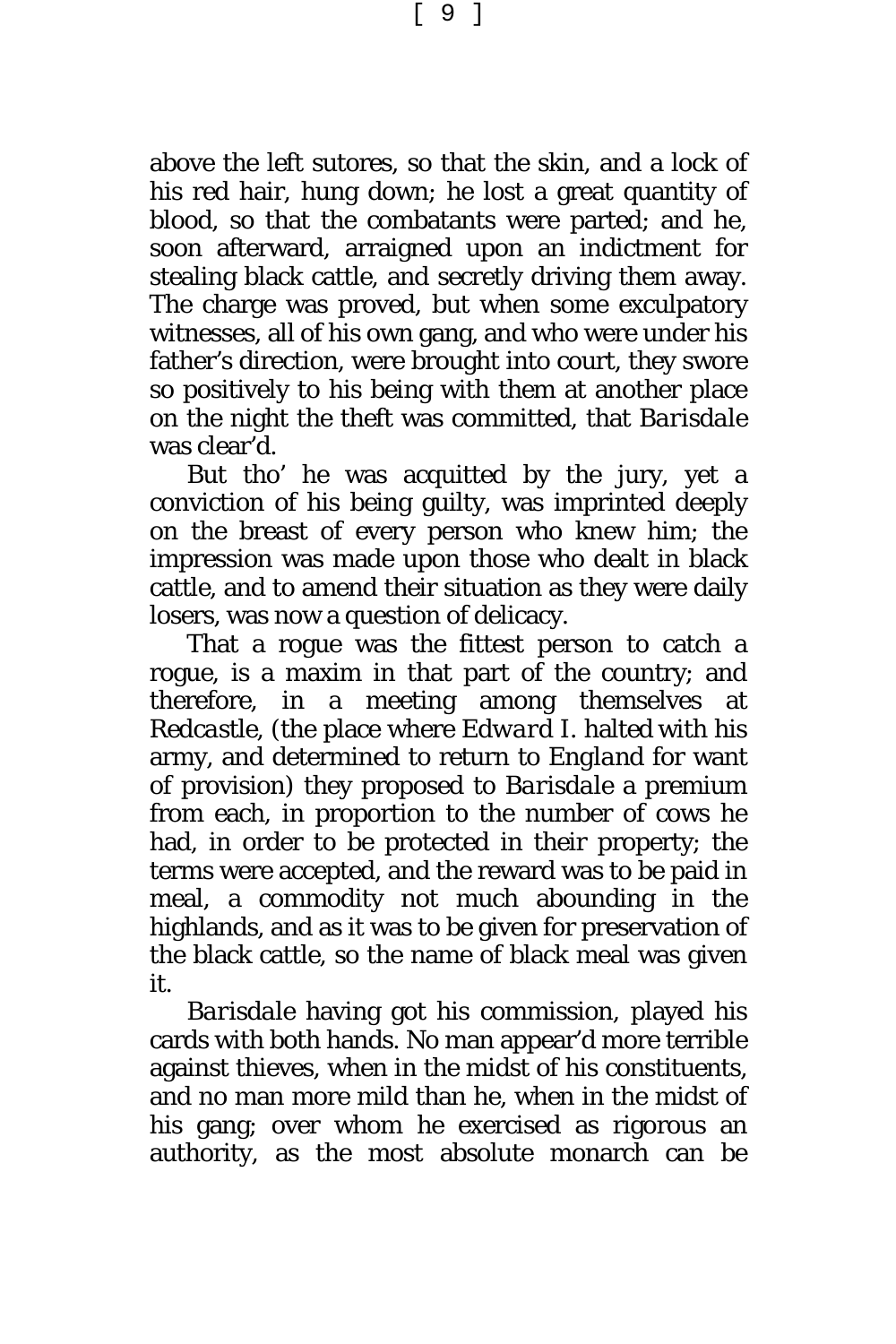supposed to do.

He had machines for putting them to different sorts of punishments; such as went away without acquainting his comrade, was put into the stocks, which lay before his own door at the head of a bay that gives him his title, and as, a mortification to the criminal, his back was set to the sea, and his face to the house, where victuals were brought before him, but he prohibited to eat under the severest penalties; nor did he get any food to sustain him for twenty-four hours, except bread and water. The people guilty of a fouler offence, such as not giving him a share of the cows that had been stolen, was bound with cords and thrown into a dungeon, while those who were suspected of having seized a booty and not acknowledging it, were put to the torture, and a confession extorted from them in the following manner:

The supposed criminal was tied to an iron machine, where a ring grasped his feet, and another closed upon his neck, and his hands were received into eyes of iron contrived for the purpose; to move his hands or feet was impracticable, tho' his neck was at a little more liberty, but then he had a great weight upon the back of his neck, to which if he yielded in the least, by shrinking downwards, a sharp spike would infallibly run into his chin, which was kept bare for that very purpose.

This was the life which *Barisdale* led, 'till the breaking out of the rebellion, and in this course did he educate his son, who at that time being in the twentieth year of his age, and a great proficient in the arts and discipline of his father, accompanied him in the expedition which ended so fatally for both.

For at that very period, both thought they had a good occasion of mending their fortunes under a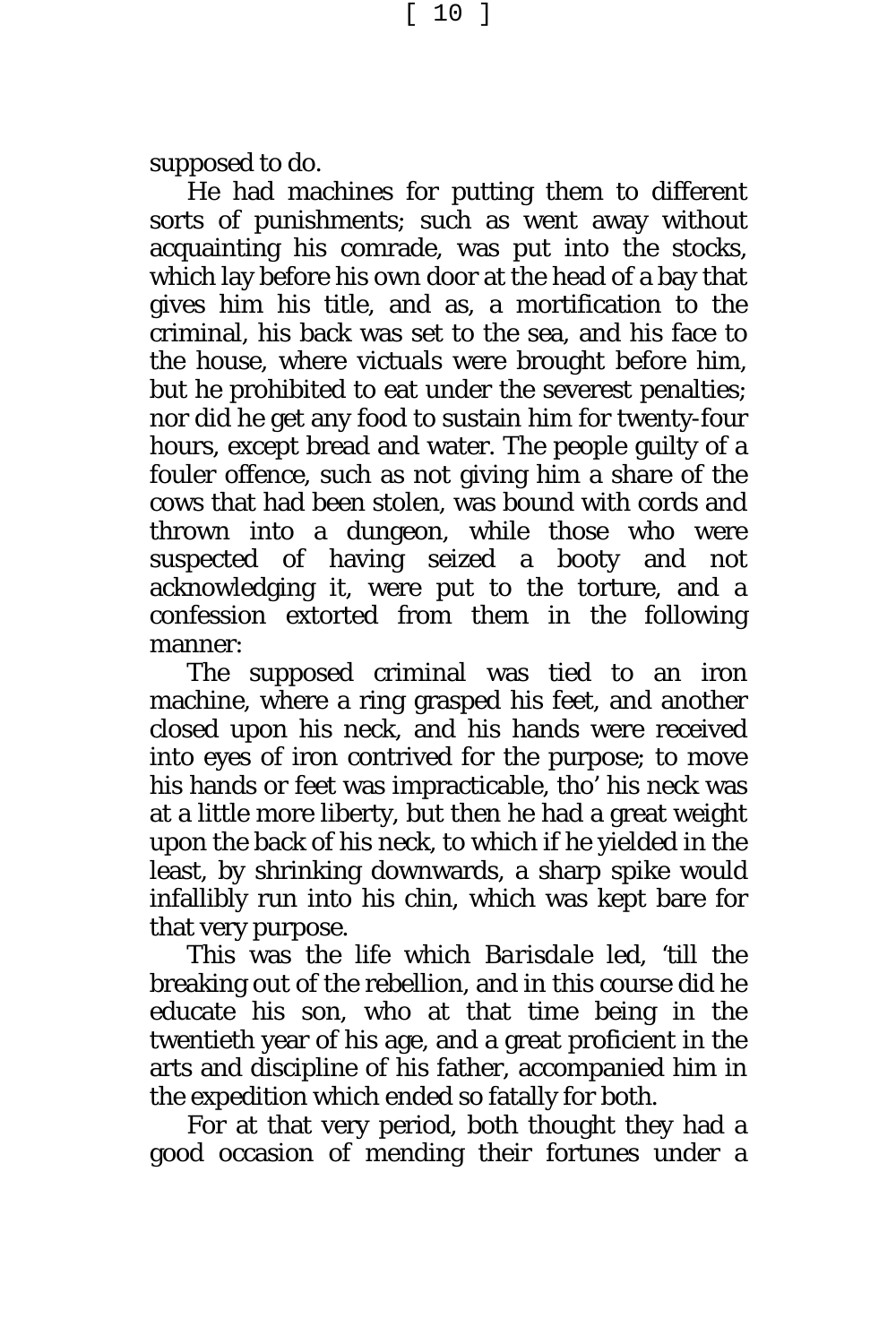[ 11 ]

p-- who had honoured them with a visit, made the elder a colonel, and the younger a major, and of revenging some affronts which they apprehended had been put upon them.

To trace out the different steps of the pretender's progress, is needless in this place, and therefore we shall confine ourselves to our present subject.

And first, We find him upon the cross of *Edinburgh,* countenancing the declarations which the heralds were obliged to proclaim; he appeared very chearful at that period, tho' but little natural sweetness could be seen from the lineaments of his face, which were entirely oval, the muscles protuberant and large *;* and here it is observable, that men who live in desarts and wilds, or in places of no resort, bear but a resemblance to those who are trained up in towns and habituated to company, like that of wild, to domestic animals. However, this jollity might spring from a pleasure arising in his breast from a change of his fortune; for into whose head could it have enter'd, that colonel *Ban*, who but a few years ago appear'd before the circuit upon an indictment for the foulest crimes, and in place of suffering the demerit of his offences, from which he was only rescu'd by a few, who added perjury to their other qualifications, would be in a capacity to make his accusers, prosecutors, and judges, tremble? and yet I doubt, if the phrase *(quantum mutatus ab illo)* can be apply'd to him, for *Barisdale* was *Barisdale* still*.*

After the battle of *Preston-pans*, in which *Barisdale* had no share, as the wing whereof he and his corps made a considerable part, was not engaged, the chevalier dispatched *Barisdale* to old *Lovat,* in order to prevail upon his lordship to throw off the mask and to join; for such a task, no person was more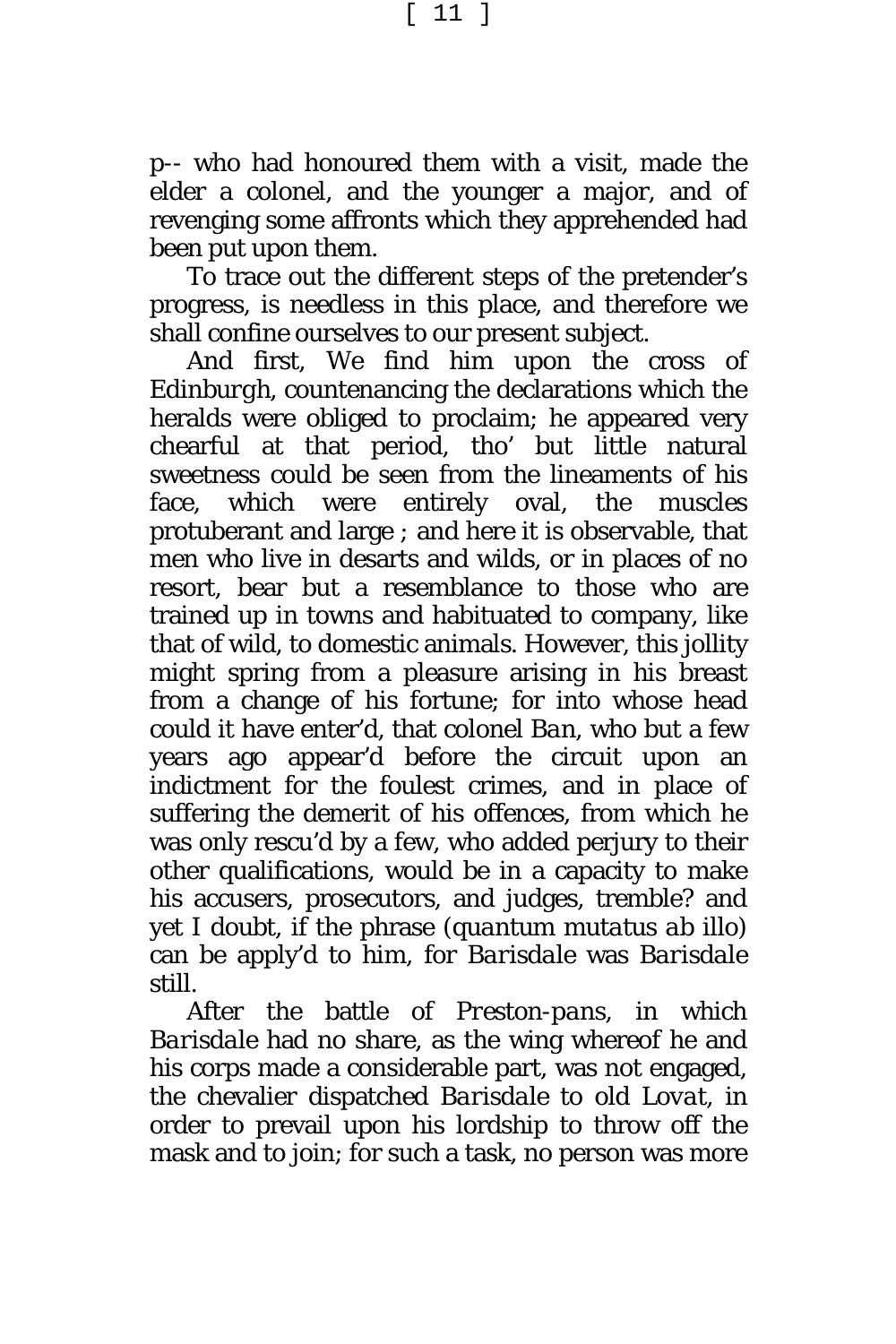[ 12 ]

proper in the whole Rebel army; for tho' he was a blunt man, and of a forbidding utterance, yet he scrupled at saying nothing that might raise the honour of the Highlander, magnify the Pretender's great abilities, and found the glorious victory! for *Sheridan*  judged that his bluntness would appear the natural effect of truth without disguise, and add credit to his narration; his devouring looks, his bulky strides, his awful voice, long and tremendous sword, which he generally wore in his hand, with a target and bonnet, edged broad upon the forehead, imparted an awe to the coward and unthinking; while it imprinted a confidence that victory would side with those whom *Barisdale* should join.

On coming to *Castledownie*, the residence of lord *Lovat,* old *Simon* received him with open arms; nor did he know what was good enough for his *dear cousin*, and his *child Barisdale!* whom he entertained for some time, during which, his house was the coffeehouse of the Highlands, and many unthinking people, by frequenting it, were prevailed on to join the Pretender's standard; and had not the earl of *Loudon* landed at *Inverness* with a commission for raising 2000 of the well-affected clans, which with the help of lord president, soon was effected, perhaps 6000, (to use lord *Lovat*'s own words in his letter to *Lochiel)* had embarked in the scheme.

Sir *Alexander Mc'Donald,* and others, were drawn off from the project, while others continued firm, and some hitherto looked upon as loyal, were involved in the bold and daring adventure.

Among the last, was the late earl of *C---,* being not a little persuaded by his lady, into the criminal machinations. For she had been enamoured some time before, with the plausible speeches of lord *Lovat,* who in the harvest 1744, went in a chaize on a tour of.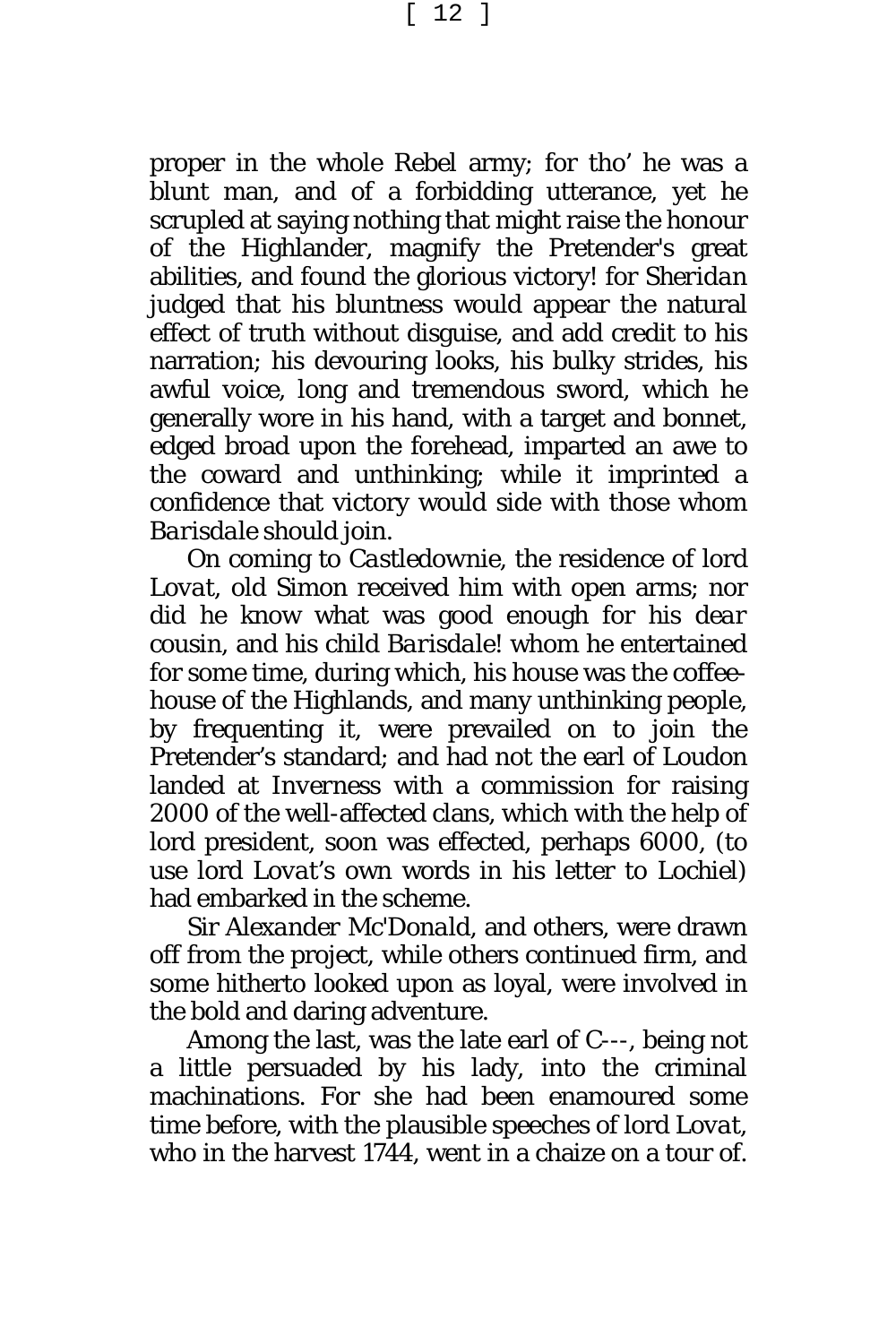pleasure, and visited the gentlemen *of Ross-shire*, and paid his respects to the earl of *Sutherland* at his seat of *Dunrobin*, where with his usual artifice he set off the cause of the Pretender, whose person he magnified to such a degree, as to declare, "that it was, impossible to look upon him, and not be, convinced from his looks, that he was, a king."

The fair sex, who are generally caught with the outward appearance, were enamoured with his lordship's representation, and some where proselyted to the Pretender's interest, and became very indifferent subjects; among these, was the countess of *C*--, who did not much withstand the designs of the earl her husband.

That nobleman Had waited on general *Cope,* at *Inverness,* in September 1745, and profferred his service to the government; but *Cope* told him, "that no assistance was needed to disperse the *Banditti* then in **arms and** with that, he parted from his lordship, who that night went to the *Aird* to visit lord *Lovat,* who received his *dearest cousin* in his usual way, and hearing of *Cope's* answer, he paus'd at the word **BANDITTI, "A** better man than he, would not have said so, and that was our dearest cousin, major-general *Æneas Mc'Kay,* whom the Highlanders defeated at *Gullicranky,* tho' he had three times the number of what *Cope* has, and *these,* much better troops, than *his* can pretend to be."

These words, made the deeper impression on his lordship, as old *Lovat* took care to see the glass go frequently round. The coldness of *Cope*'s reception, and the words of old *Simon* (according to my information) being told to the countess of C--, her ladyship was sensibly affected, and all at once, from the most rigorous religionist in the whole country, she became callous and warm, so that her deportment,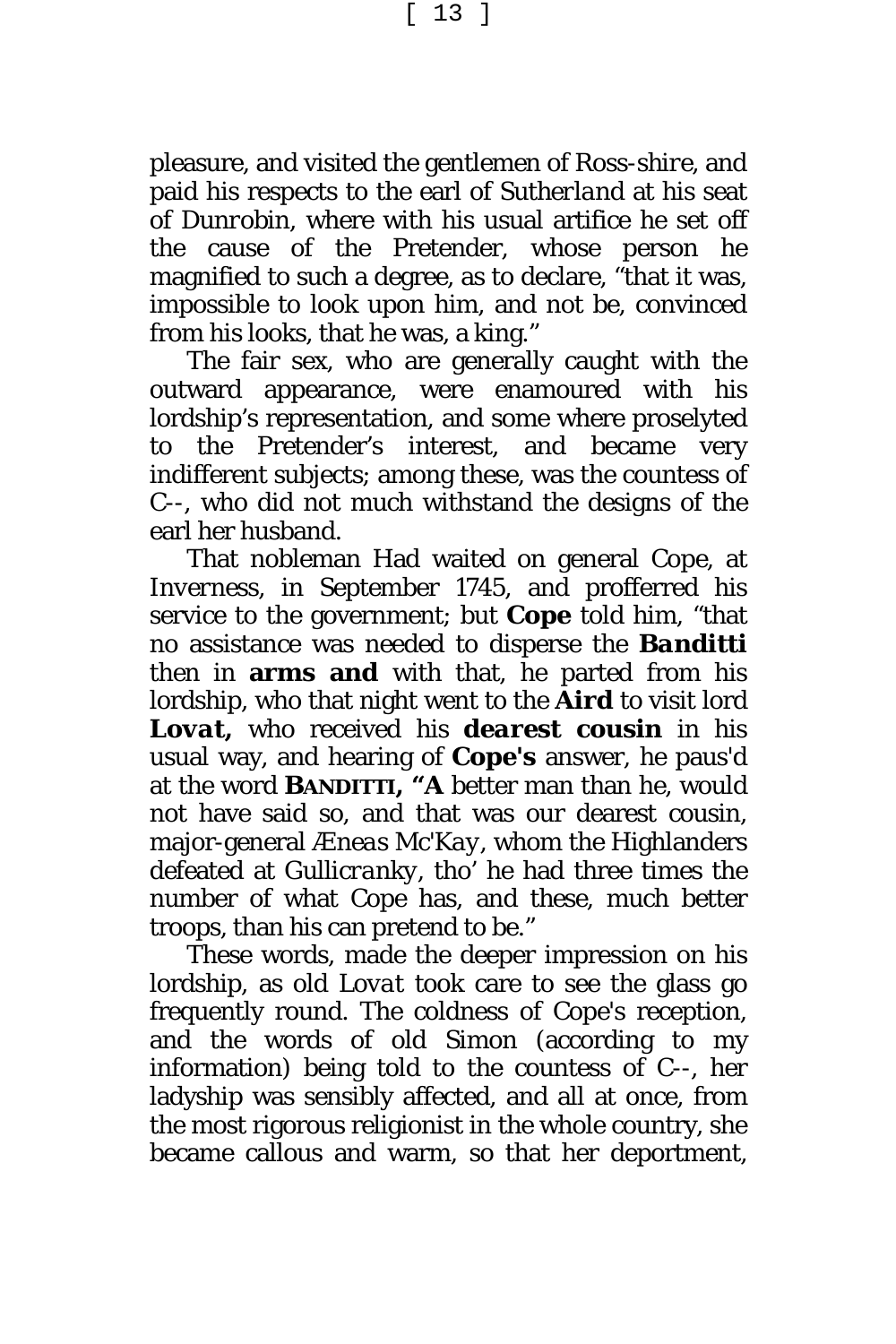[ 14 ]

from sanctity and grimace, in the time of publick worship, was so changed, that the minister found himself obliged to reprove her and her daughters from the rostrum, on account of an ill-timed jollity and sneer, which arrived at their summit, while the parson (Mr. *Porteous*, a very worthy man) was earnestly praying for king *George.*

But tho' *C*--'s fidelity to the government, was shaken, yet 'tis scarce to be imagined, he would have taken up arms, had he not, in October following, reiterated his visit to *Lovat*, who no sooner set his eyes on him, than he accosted his lordship thus, "What think you of the *Banditti* now?" and so narrating the story, *Barisdale* swore lustily, and brandished his sword, as if, with it, he would force his way thro' the king's army, which he represented as a parcel of poltroons and fools. After a plentiful dinner, and an hearty glass, *Lovat* began to shew the advantages which must arise from what was upon the anvil, and that the sooner people joined, the more amply should their services be rewarded; *Barisdale* swore all was true, "You, my dear cousin, (said *Lovat* to *C*---*)* will be created a marquis:" then correcting himself, "No, my dear lord, you will be made a duke, for your grandfather dreamt, that your mother had brought forth a duke, while she was big with child of you:" then pausing, he bethought himself of the particular title, by which his lordship should be designed: *C*---, did not found well, neither did *Strathpepper*, or *Lochbroome; Rosemarkney, Chanary*, and *New Tarbet,* were not compatible; and at last, *Dingwall,* was thought of; *"*You shall be duke of *Dingwall,*" (said *Lovat)* and so drank to him, by that name.

*C---* being engaged in the project, the next business, was to levy a numerous body of men; and as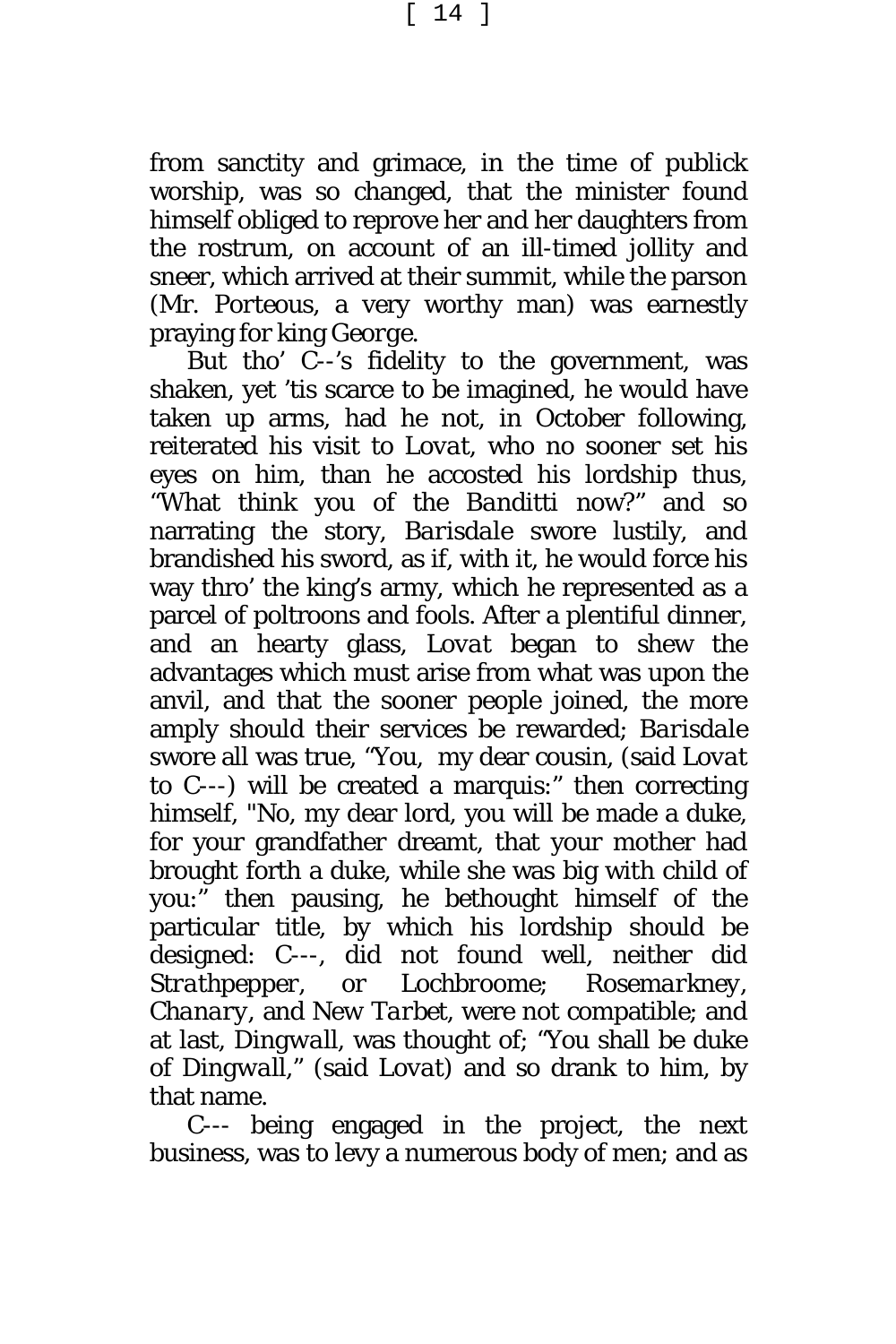[ 15 ]

the people dependant upon him, were far from being turbulent, or ready to take up arms against any government, some force was requisite, to prevail upon them; 2nd, indeed, his lordship was not deficient in that particular, for he gave precepts, and written orders signed with his own hand, for levying his tenants in *Lochbroome,* and other parts of his estate, under the penalty of being burnt, with their wives, children, and cattle, in their own houses.

The observation concerning *C---'s* dependants, may well be apply'd to the bulk of the *Frasers,* who were far from being ready to engage in any desperate cause, and the eight hundred who were brought out, acted generally by constraint; for, by advice of *Barisdale*, a bloody cross was sent about among them; and the laird himself went along, from thence into *Lochaber* and *Badenoch,* where he did all in his power to persuade people into the service of his new master.

It was now about the latter end of October, when he hastened up to the camp of the Chevalier, who then prepared to set out for *England,* in order to receive the congratulations of both houses of parliament, and afterwards get his Christmas goose at St. *James*!

But while the pretender is marching into *England,* the party which *Barisdale* by his representation, was instrumental in raising, steadily became more numerous and strong; *C--* seem'd to be the most alert in the scheme for about the middle of November, he came up to *Castledownie* with his regiment, expecting, that old *Simon* would be ready with his *Frasers* to join; which, partly thro' misunderstanding between him and his son, and the unwillingness of many, he was in no ability to do. However, fortunately for *Simon,* there was a fair at *Beuli,* where lord *C---* halted, and spent a night of jollity and mirth with his friends: the arrival of *C---,* started *Lovat;* all at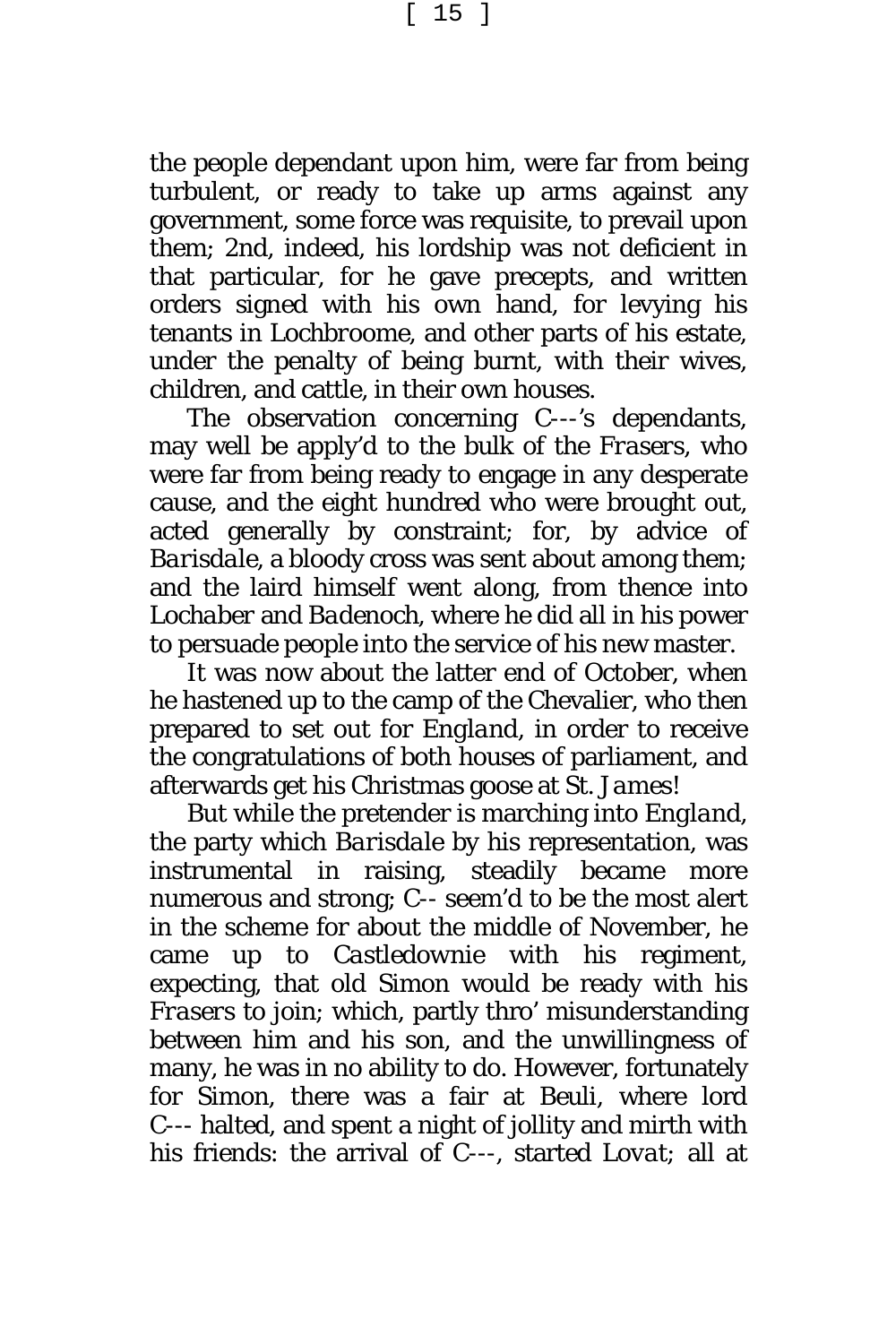[ 16 ]

once *Simon* was laid up of the gout, unable to stand or move; yet his tongue was as voluble as ever and with it he excused himself to his dearest cousin *C---*, of whom he took leave in the most affecting terms, and gave him full assurances of being followed in a few days with all *his* vassals, dependants, and name.

'Tis hard to say, whether *Barisdale* or C--- acted with more severity; the former was more proper for executing, but the latter for giving the most sanguine and unaccountable orders; and wherever they came, the publick-money, the grain, and cattle, were taken up, under the pain of burning, and the other dismal effects of arbitrary law.

After the battle of *Falkirk*, in which *Barisdale* had no share, except by the impression he made, having been stationed in the second line, which was not engaged he was sent out to collect the publick-money the greatest part of which he kept to himself and when the chevalier retreated before the duke of *Cumberland,* to *Inverness*, parties were dispatched into the different counties, to collect the cess, augment the number of his corps, and secure the provision; all which they effectually did.

Colonel *Mc'Donald* of *Barisdale,* and his son, were the first to be sent out; they marched with 2000 men, by the way of *Beuli,* a place within six miles of *Inverness,* where they crossed over into *Ross-shire*, and quickly came in sight of a party, commanded by lord *Loudon,* who in expectation of being joined by the *Sutherland* militia, or at least of being transported into the *Ross-side,* had come down to *Cromarty*, where they would have fallen a sacrifice to the rage of *Barisdale*, and his corps, had not the *Vulture* sloop of war come in a very critical juncture to their assistance, and sheltered them under their cannon, until the whole were carried over to *Nigg,* and *New Tarbet*,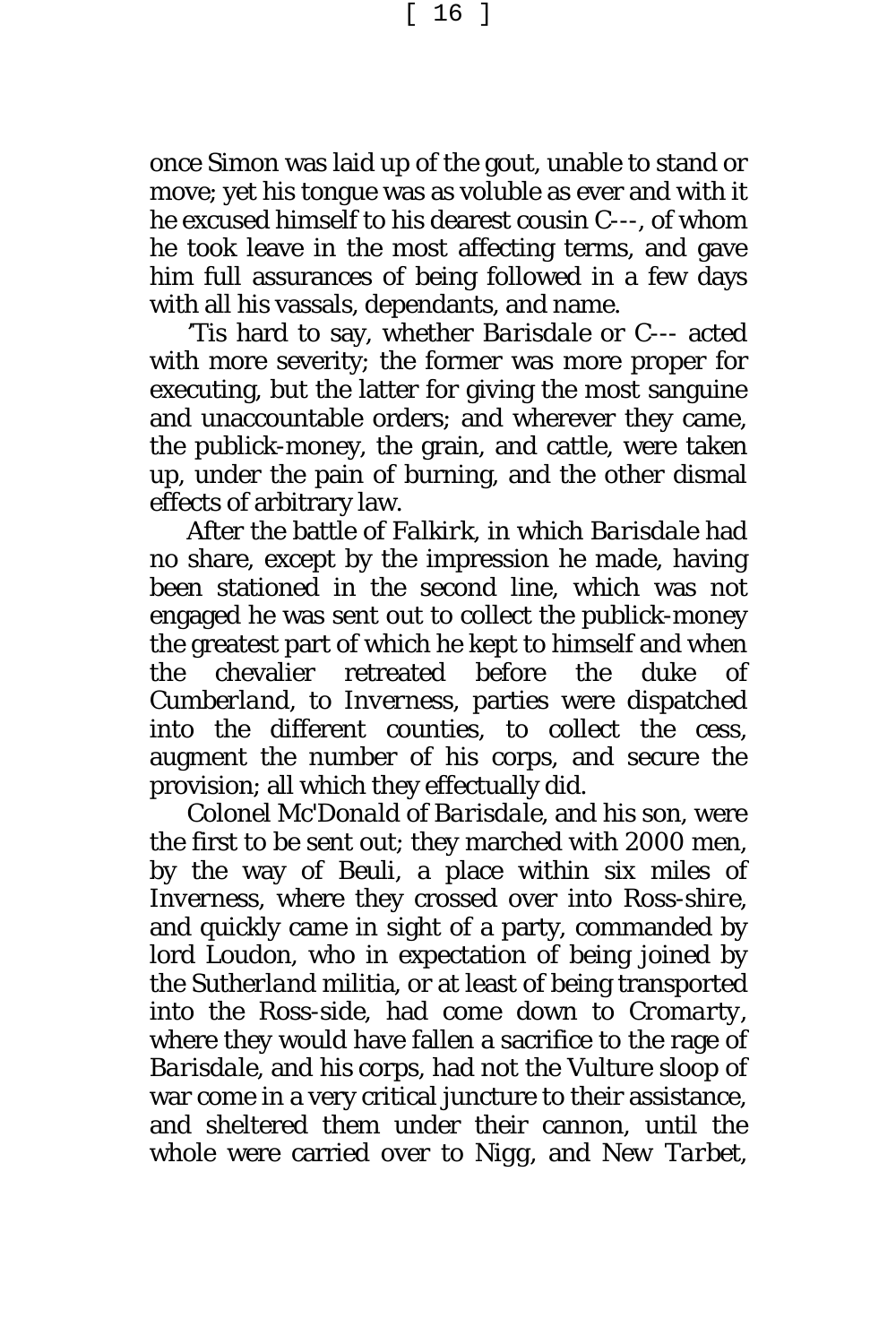[ 17 ]

that night; while the earl of *Sutherland* was, with his vassals, retiring into the county of his name.

This dawn of success, spirited up *Barisdale* and his corps, and not a little contributed to the discovery of the real genius, and temper of *C---,* that now appeared in the most glaring manner.

On coming to *Tain*, *C*--- desired a list of the inhabitants, and understanding that one of their aldermen had taken up arms for the government, he ordered the man to be bound hand and foot, and thrown into a dungeon; with other severities of the like kind to particular persons, while the shire in general, was kept in constant alarms; for written orders, signed by *C*---*'s* own hand, were sent into the different districts, parishes, and villages, demanding their moveables, for the use of the troops, under his command.

*Barisdale* having got his instructions, went on the expedition, and among other places, visited the house of *Balnagown,* which gave title to the illustrious lieutenant-general *Charles Ross,* a gentleman of as fine a presence, as beautiful an address, and majestic a person, as ever I saw, and who with the utmost intrepidity charged and broke the houshold troops of *France*, at the battle of *Ramillies.* The earl of *C*--- having a secret pique against the hero, tho' he had been dead thirteen years before, was now resolved to make an example of the place which once was his property. To effect this, the outer court was filled with wet peats, the usual firing in that country, to the intent the fire might be more lingering, the flames continue longer, and their eyes be feasted with looking upon them : the people, whose fewel was thus to be lavished in a foolish manner, were sorry to think that the seat of so great a man, should, from party pique, and private animosity, be reduced to ashes,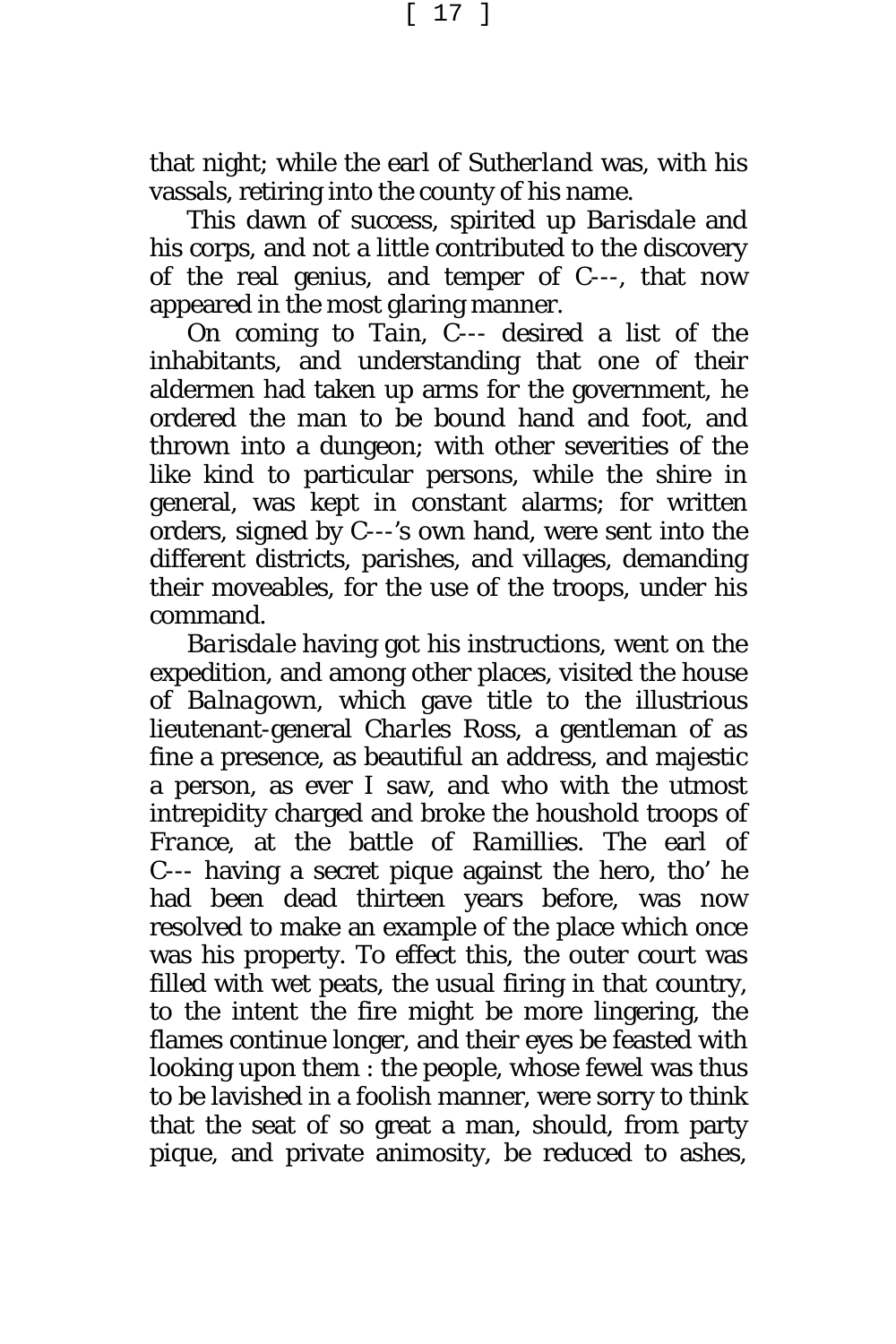especially as one *Sangster* the gardiner, and Mrs, *Murdach* the housekeeper, with many others, were in it, they adventured to send a deputy to the house of *New Tarbet*, hoping that the lady *C*---, who was so strict as not to admit a dressed cock at her table, provided the same had bill'd an hen upon a Sunday, might be prevailed on to get the order mitigated: the deputy went to the house, where meeting with the countess and her daughter, he opened his instructions, but the two ladies (to use the words of the plenipotentiary, from whom I had the matter*)*  laughed very heartily at it, and then dismissed the complaint. However, happily for the designed victims, who every hour expected to be blown up, *Cameron*, of *Lochiel,* was at *New Tarbet,* and contrary to the solicitations of madam and her daughter, went to the place, ordered the fewel to be carried out and distributed among the owners, and set a guard of ten men upon the house to secure it from plunder; which when the earl heard, he was enraged, and as *Lochiel's* instructions were not to be thwarted, his lordship doubled his menaces 'till the 20th, when an opportunity offered of passing over into *Sutherland*, which was hitherto impracticable, as all the ferryboats were drawn to the *Sutherland* side, by the earl of *Loudon*, while his lordship went with what men he had, into the *Bonnar*, to dispute their passage into the country, if they should attempt it by land.

Few people but have heard of the admirable scheme, contrived and executed by *Perth,* in person, for surprizing the *Sutherland* militia j on the 20th of March, by means of a thick mist, they landed below *Dornoch*; he was the first to jump into the water with a sword in his hand, expecting to engage every moment; but the party of militia who lodged there, soon dispersed, and was pursued to the little ferry,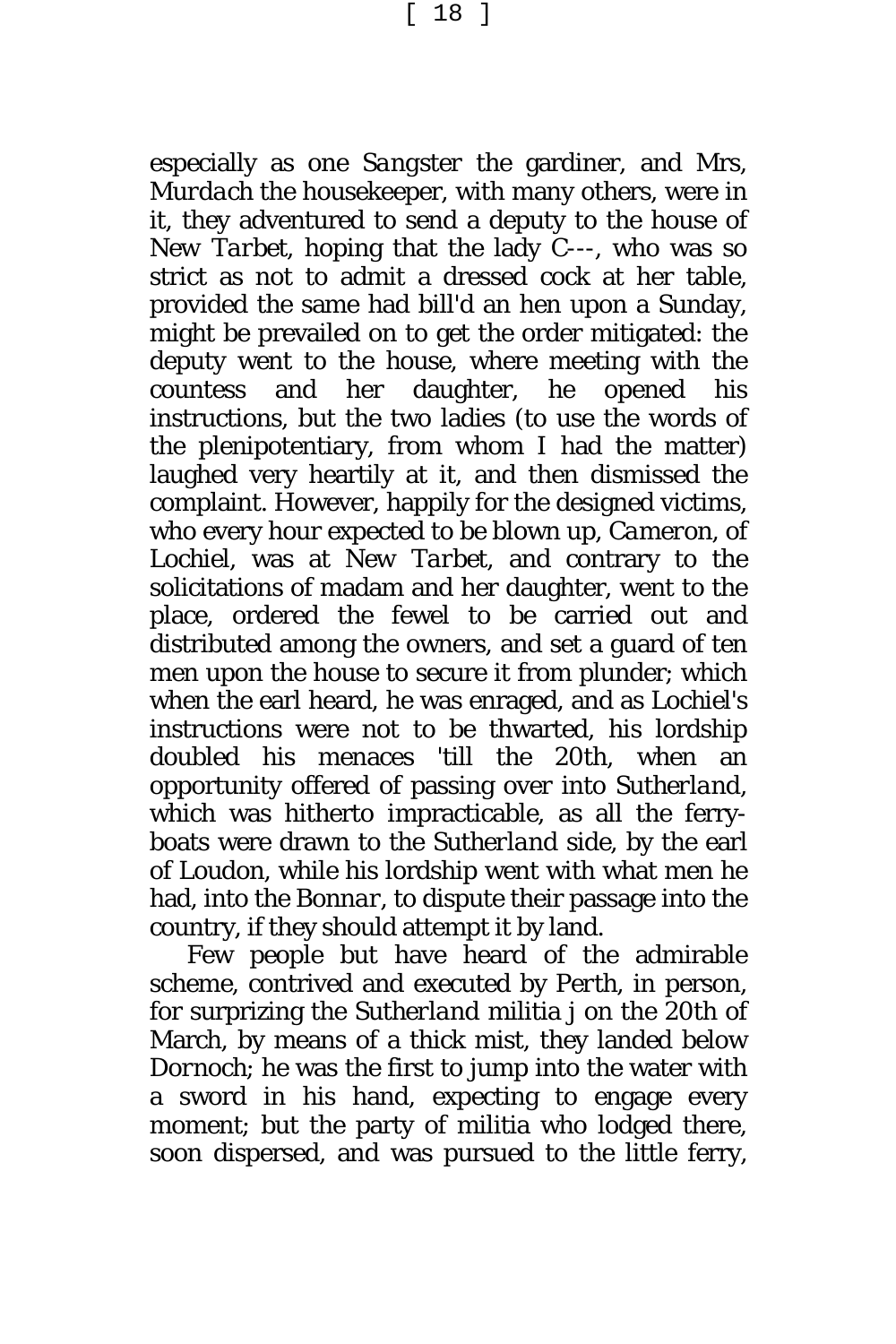where some were taken prisoners, tho' the major part got safe to the other side, or retreated by the sands of *Little Torbolt.* In the mean time, *Dormoch* was rummaged for plunder, and the enemy having got information, that the earl of *Loudon* had lodged in the house of Mr. *Kirk,* the minister, he was much abused by them, and violently thrust down his own stair, for no other reason, but because he advised them to act peaceably: the worthy, innocent, honest man, was much bruised, and yet not one impatient word dropt from him.

However, vengeance pursued them, for on departing from him, and collecting the generous openness of his comely and venerable countenance, with the silvering colour of his grey-hairs, they scolded each other, and from words, came to blows, by which many of them were maimed; and, indeed, it's no wonder then, their conferences, however callous and obdurate, should upbraid them for an insult upon a gentleman by birth, more so by his education and prudence, and a favourite of heaven, for his amiable and endearing deportment, *A* Nathaniel *indeed, in whom there is no guile*; a good man, whom from the frequent accounts given by the kindest of parents, added to my own experience, I know be almost the best and most valuable of mankind, whether we consider him as a gentleman, a minister, a parent, a husband, or a friend.

During the tumult at *Dornoch*, the boats that were hauled to the *Sutherland* side, were now employed in carrying over *Barisdale* and his corps, who successively arrived in the town, and next Sunday went with *Perth* to hear a sermon; for that nobleman being informed of what was done to Mr. *Kirk*, and knowing his parentage, his connection in blood with the family of *Argyle,* and with himself, he was much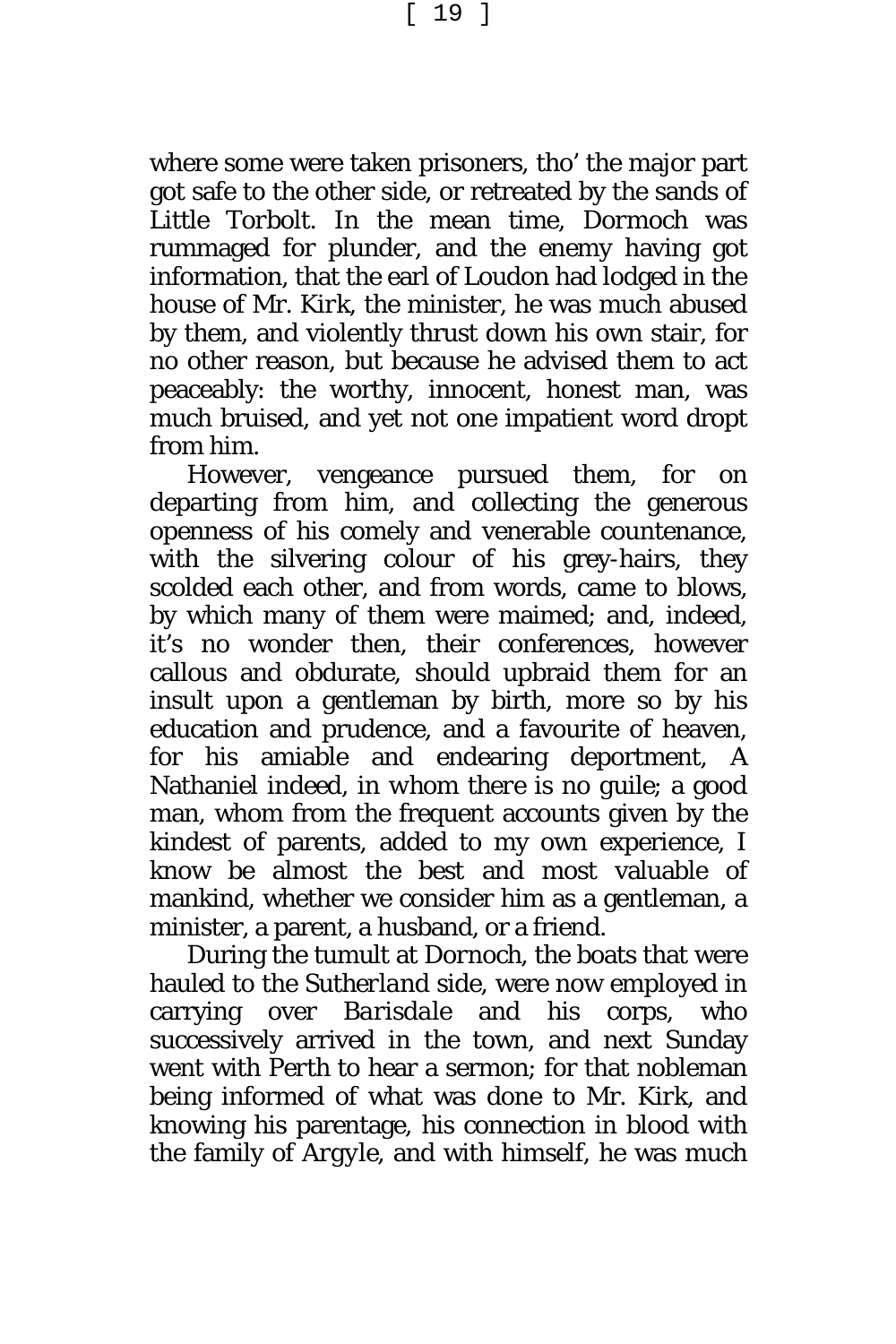[ 20 ]

displeas'd, and inclined to pay him this compliment, notwithstanding he himself was a *Roman Catholick,* as were both *Barisdale* and his son.

The loyalty of the delightful honest man, could not be shaken by threatenings, nor could his fidelity be diverted by complaisance; for he shewed the mischievous effects of rebellion, in a well connected sermon. All this time, tho' rage and horror was visible in their faces, yet they did not offer to rise from the pews, 'till the time that he prayed earnestly for king *George*, when they foamed at the mouth, and started up fiercely, as if they were to put all to the sword*;* and while *Barisdale* was upon the point of darting a long dagger that had so frequently been plunged in the bowels of black cattle which he could not carry off, and in the arms thighs, and legs of his thievish Highlanders, into the breast of the good man, *Perth* stood up, commanded silence, and ordered them to desist, 'till he should come down from the gallery where he was seated; the tumult being past, and service ended, without further molestation, *Barisdale* thought of nothing but satiating his eyes, with seeing the minister put to the torture, in the hellish machine which he carried about with him, or at least, of seeing him cut in pieces by his enraged corps, which certainly would have been the case, had not *Perth* given them a general disappointment; for to protect him from their fury, he came up to the comely man, saluted him with that politeness of which he was so great a master, and taking him by the hand, said, "Sir, I love an honest man, let him be of what perswasion he will; I know your blood is with us, (intimating his relationship) but your principles are against us, nor will I put the least restraint upon you, except that of dining with me." His invitation was accepted, the faithful honest man dined with *Perth*, and was treated with all the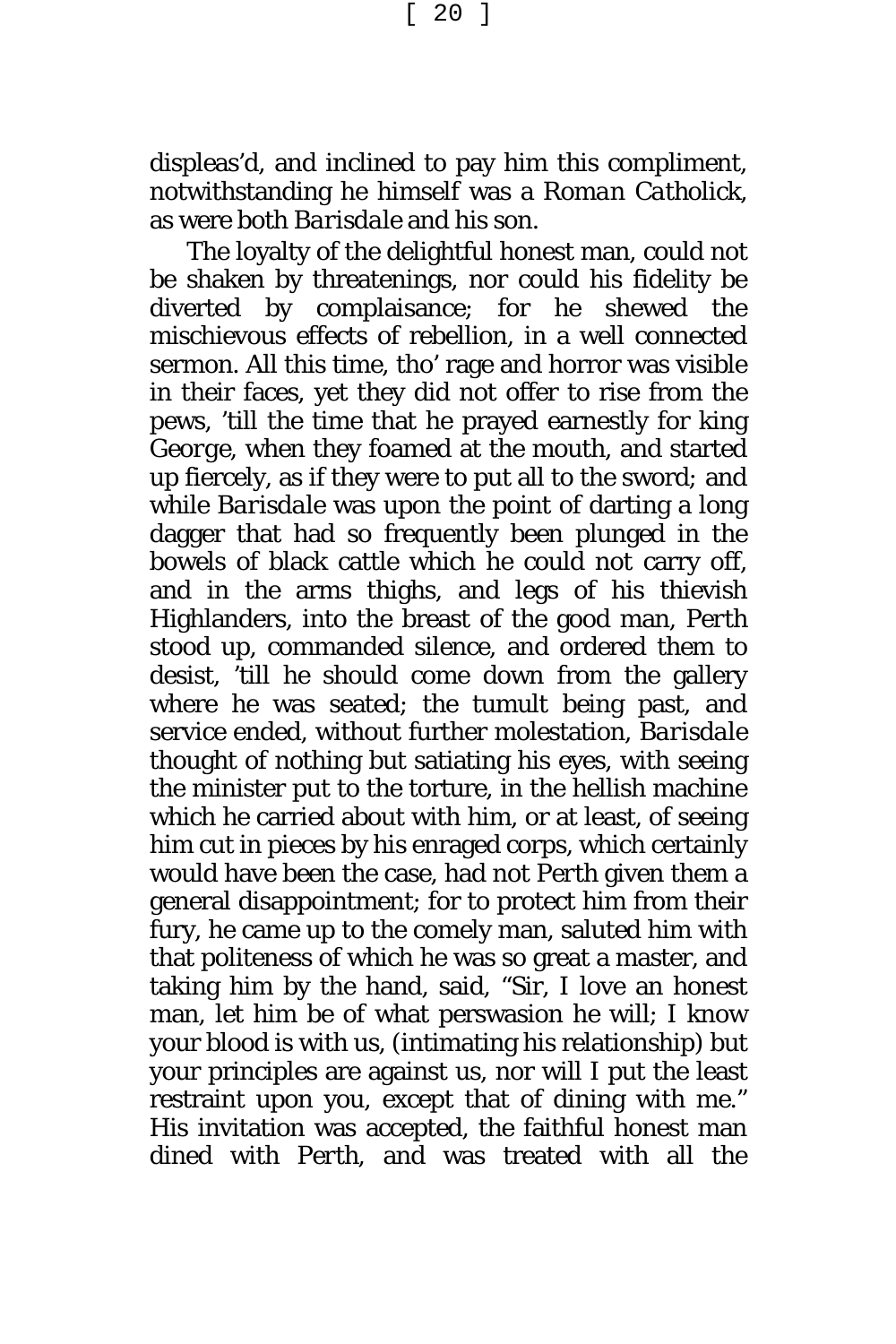elegance the place could afford, and all the complaisance that a love for honour and integrity could inspire.

Happy had it been for the county of *Sutherland,* that *Perth* had continued in it, but the business of his new master required his attendance elsewhere; and so he set out for the camp, and in his road gave .audience to every person, redressed the grievances under which they groaned by the conduct of *Barisdale,* and let the prisoners at liberty, who had been fetter'd and confin'd to a dungeon, by the command of *C--*; that nobleman having come over to *Sutherland,* gave *Barisdale* positive instructions to act with vigour, dispersed an order for the people to bring in their arms, under pain of being burnt in their own houses, and that his arguments might be the more powerful, he ordered a granary of oat-meal and barley to be set on fire, at *Cyderhall,* a place within two miles of *Dornoch;* the flames spread a considerablc way, but the houses in the neighbourhood were at too far a distance, to be so much as touched by them.

The burning of so valuable a treasure, might affect the spectators, and even move the heart of *Barisdale* himself, since the consuming of a granary of meal and barley, was equal to the murdering many poor people, whose lives almost depended upon these; for it is well known, that from the month of March, to the middle of August, some poor upon the coast, have nothing but shell-fish, such as muscles, cockles, and the like, to support them. Poverty reigns so much among the low class, that scarce a smile is to be seen in their faces.

But while *Barisdale*, the father, destroyed the chief granary in the western corner of the country, *Barisdale* the son, went with five companies, and set fire to the earl of *Sutherland's* granaries in the eastern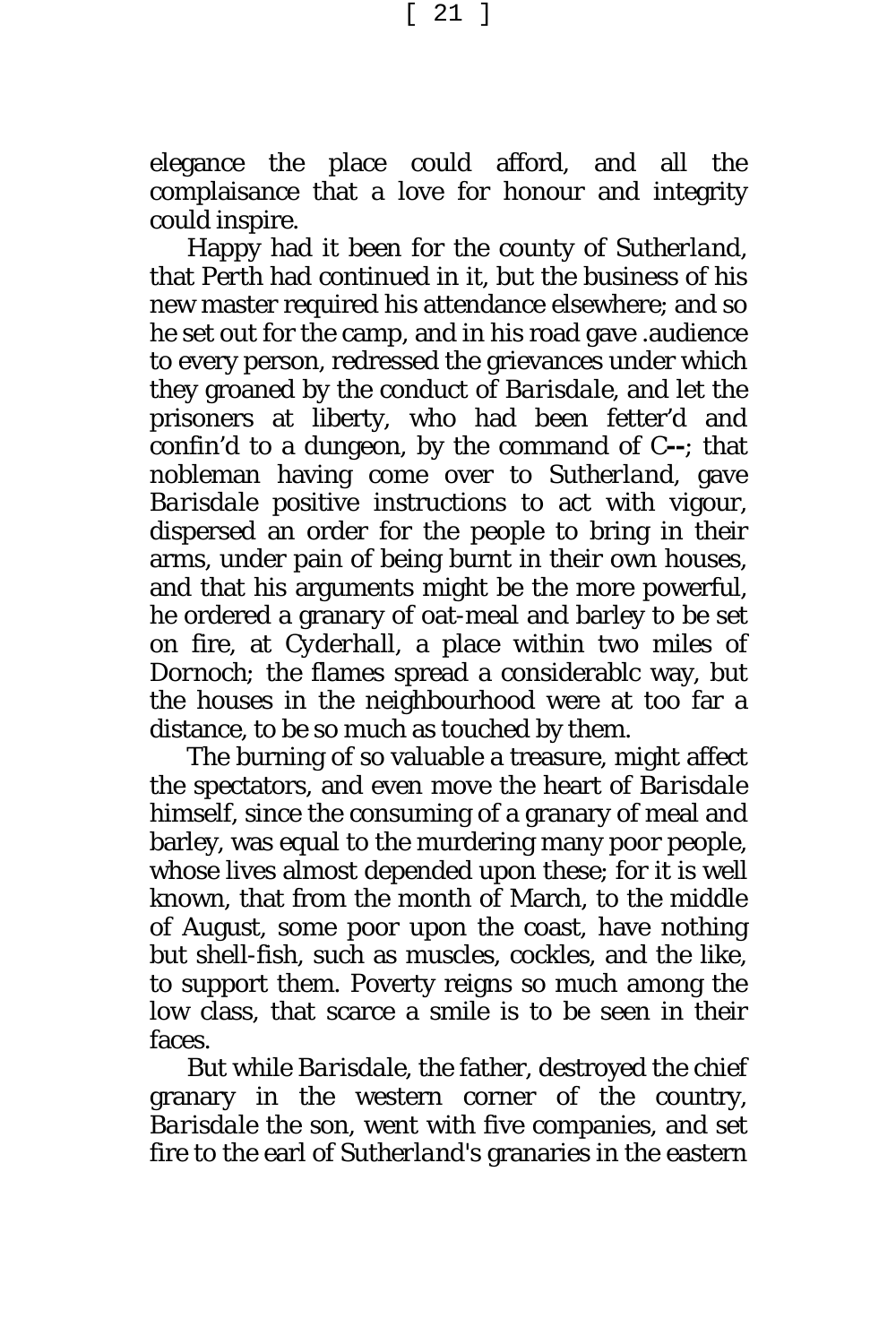[ 22 ]

parts, with design to starve the people into an obedience*;* and finding the collector of the cess was not at home, he burnt his house to the ground.

These devastations were followed with the most terrible threatenings; for on hearing that lord *Reay* had secured the money and goods that were landed from the *Hazard* sloop, *Strathnavern* was threatened with, fire and sword; a gallows was to be erected at the mouth of the bay, another at the head of it, and a third before *Reay'*s door, on which his lordship was to be hanged, without benefit of the clergy.

To execute the bloody orders, colonel *Barisdale* marched with a detachment into *Strath-fleet*, devouring the distant hills with his strides. However, it was not long 'till a check was put to their career; for at *Rein,* a place consisting of two or three low huts, situated between two hills, both of which are covered with shrubs and broken wood, with a narrow brook running thro' it, they were startled with a few random shot, from behind the bushes, on which they thought fit to retire contenting themselves with blusterings and bravadoes; and being unwilling to act any more upon the hostile, from a regard to the countess of *Sutherland*, whose nephew was lord *Elcho,* and she herself, from her education under a biggotted Jacobite, was no friend to the government.

The time was now drawing nigh when the northern storm was to blow over; for the royal army was advancing from *Aberdeen,* to give battle to the Pretender, and he again was preparing for the grand decision, and had called in his out-parties from their different stations, and, among others, C--- with his corps. The orders being intimated, *Barisdale* was directed to march, while *C*---, so taken up with his favourite amazon of *Sutherland,* tarried behind, some say to see a *Dutchman,* Dr. *Venhoven,* perform some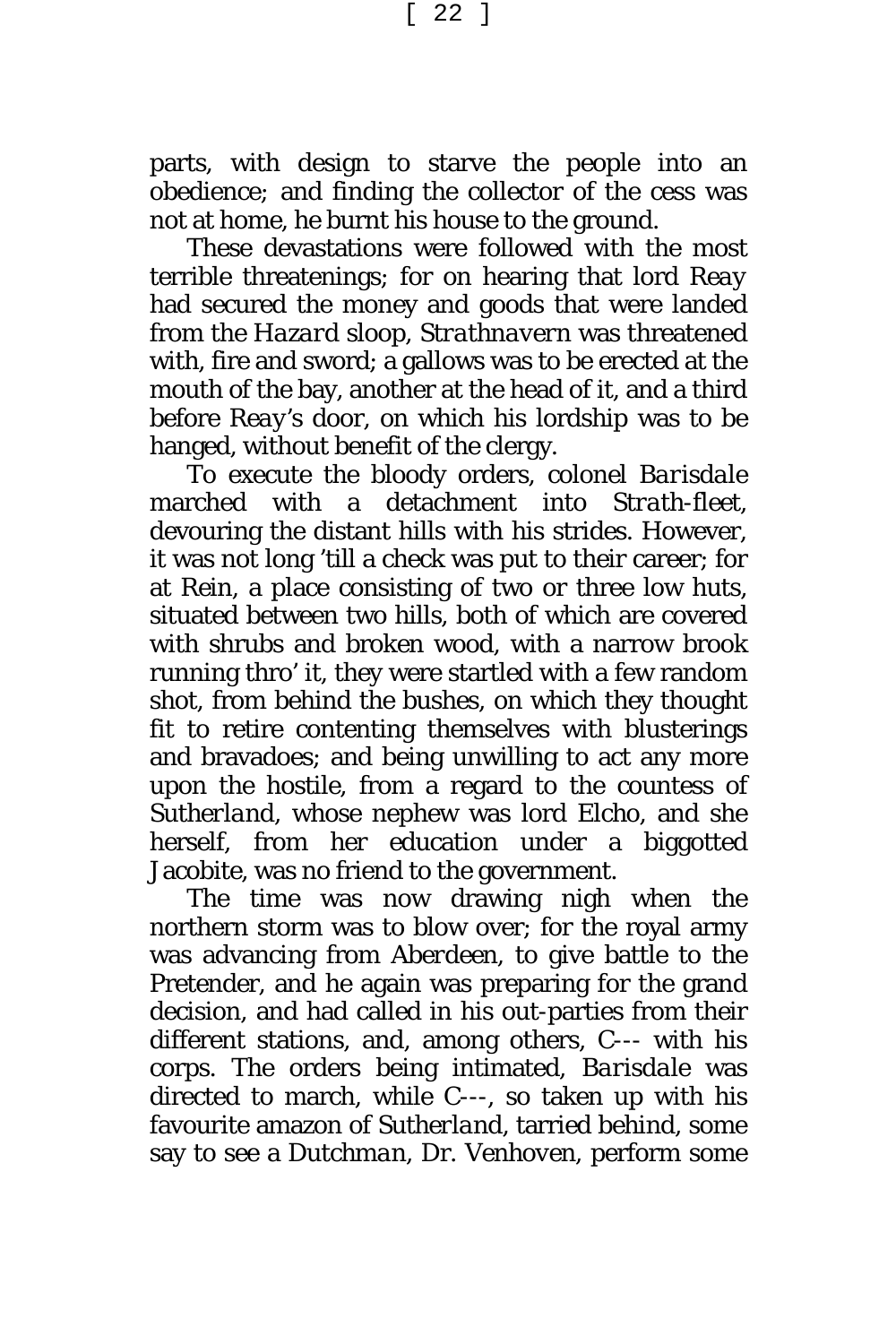feats of activity; others, to spend the last, and most endearing moments, with one who was too prodigal of her favours; the event is well known, poor *C*--- was taken prisoner, with several officers; while the body of his regiment, a people no way inured to war, and only in the rebellion from a fear of being burnt in their own houses, were cut in pieces by the militia of *Sutherland*, who made the vengeance designed for *Barisdale* and his gang, fall upon these novices. The total defeat of the corps being over, the remains fled to the ferry, and crossed it, carrying with them both the news of their own defeat and of *C*---'s disaster, to *Barisdale*, who then was at *Taine* with the bulk of his regiment, which had passed thro' *Dornoch,* by twelve the nightt before, and had arrived at their present camp, before five In the morning.

On hearing *C*--- was taken, *Barisdale* foam'd at the mouth, and his eyes roll'd: in his head with rage, which became, the greater, as the wounded were constantly arriving. He set out at the head of his corps, to satiate himself with revenge, but when about a mile from the town, he suddenly halted, and in an instant, ordered his men to wheel to the left, giving out, that as a general engagement was expected between their army, and that of the duke, *so* it was better to be present there, and contribute to the victory, than to take revenge directly upon an abject country that must soon fall a sacrifice. His advice was followed, and they marched toward *Inverness,* thro' *Ferndonald,* without halting so much as to take a refreshment, except at *Dingwall,* where meeting with the person whom *C*--- had deputed to collect the publick-money, *Barisdale* eas'd him of the trouble of carrying it about, and dismiss'd him without so much as a shilling in his pocket. That night, about twelve o'clock, the regiment arrived at *Beulie,* within eight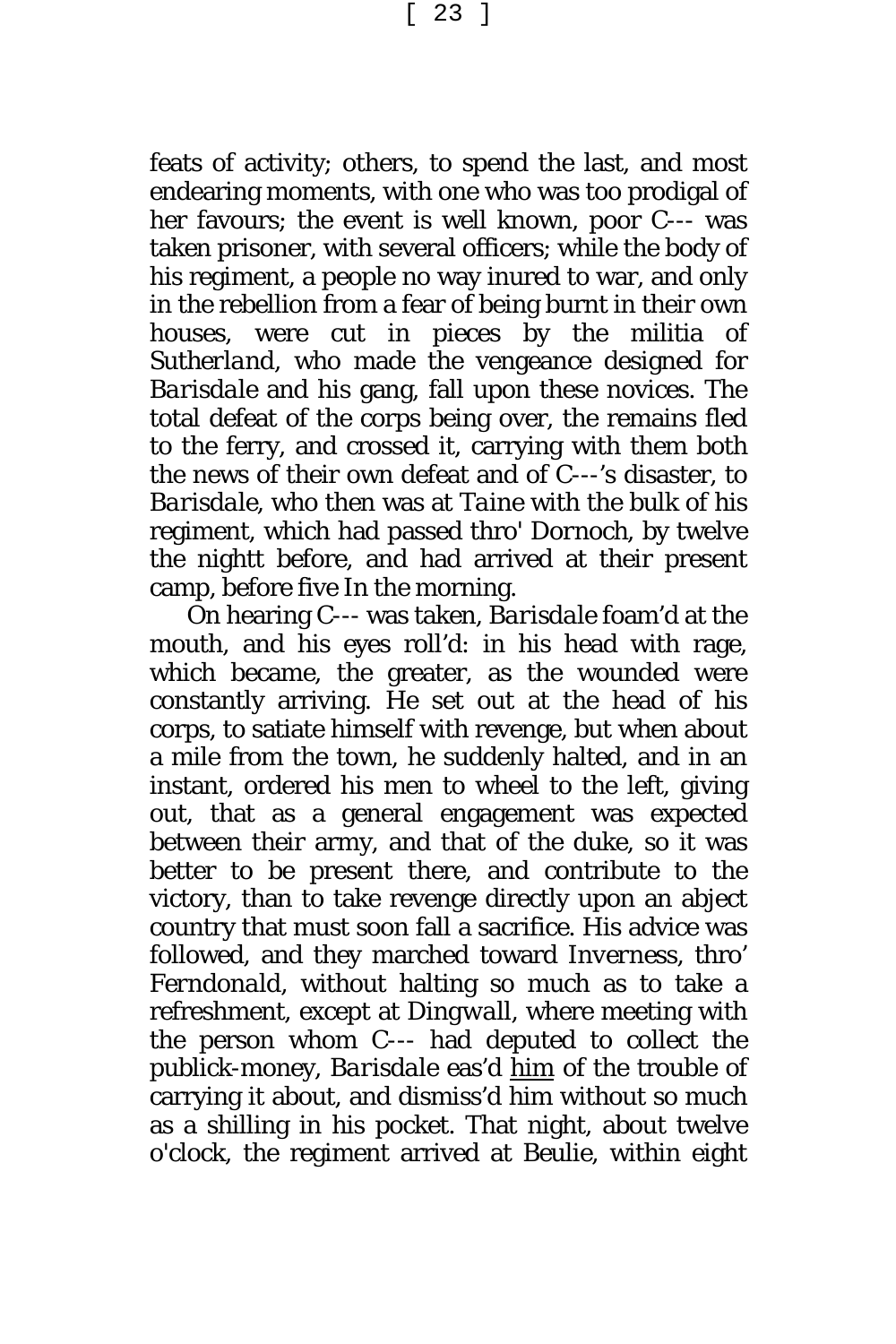[ 24 ]

miles of *Culloden-field,* which *Barisdale* might easily have reached next day, before the battle began, had he been any way resolute, or brave.

The victory at *Culloden* was known to *Barisdale*, almost as soon as it was gained, for the greater part of the left wing, and others that escaped, fled thro' *Inverness,* taking the advantage of the bridge, and few of these, but were seen by him; however, he was so far from rallying them, that be gave orders to his people, to shift for themselves, as he himself, and his son*,* set them an example: and now, instead of burning *Sutherland* with fire and sword, as *C*--- had assured *Mc'Kay,* who took him prisoner, the blusterer was reduc'd to the state of a fugitive, and shelter'd himself among the hills, where he daily heard of the surrender of his associates, of *C*---'s being carried in prisoner to *Inverness,* notwithstanding the art and precautions of his lady, who no sooner heard he victory than she went to the duke's quarters, fell upon her knees before him, and embraced his very boots, bedewing the same in a flood of tears.

*Barisdale* was now a fugitive, and in a miserable condition. For some time he traversed the Highlands, with which he was extreamely well acquainted, and often visited caves and dens that formerly had been the reception of the cattle, which he and his gang carried off. But at last, being weary of vagrant way of life, he thought of surrendering himself to the duke, and doing something meritorous that he might obtain more gracious reception. An opportunity soon offered, for on the 10th of June, he was taken by ensign *Small,* of lord *Loudon's* regiment, who coming up with his party to the little hut where he was, *Barisdale* ordered those with him, to dismiss, while he and his son went out, and taking their swords by the point, they surrendered these and themselves; that night he was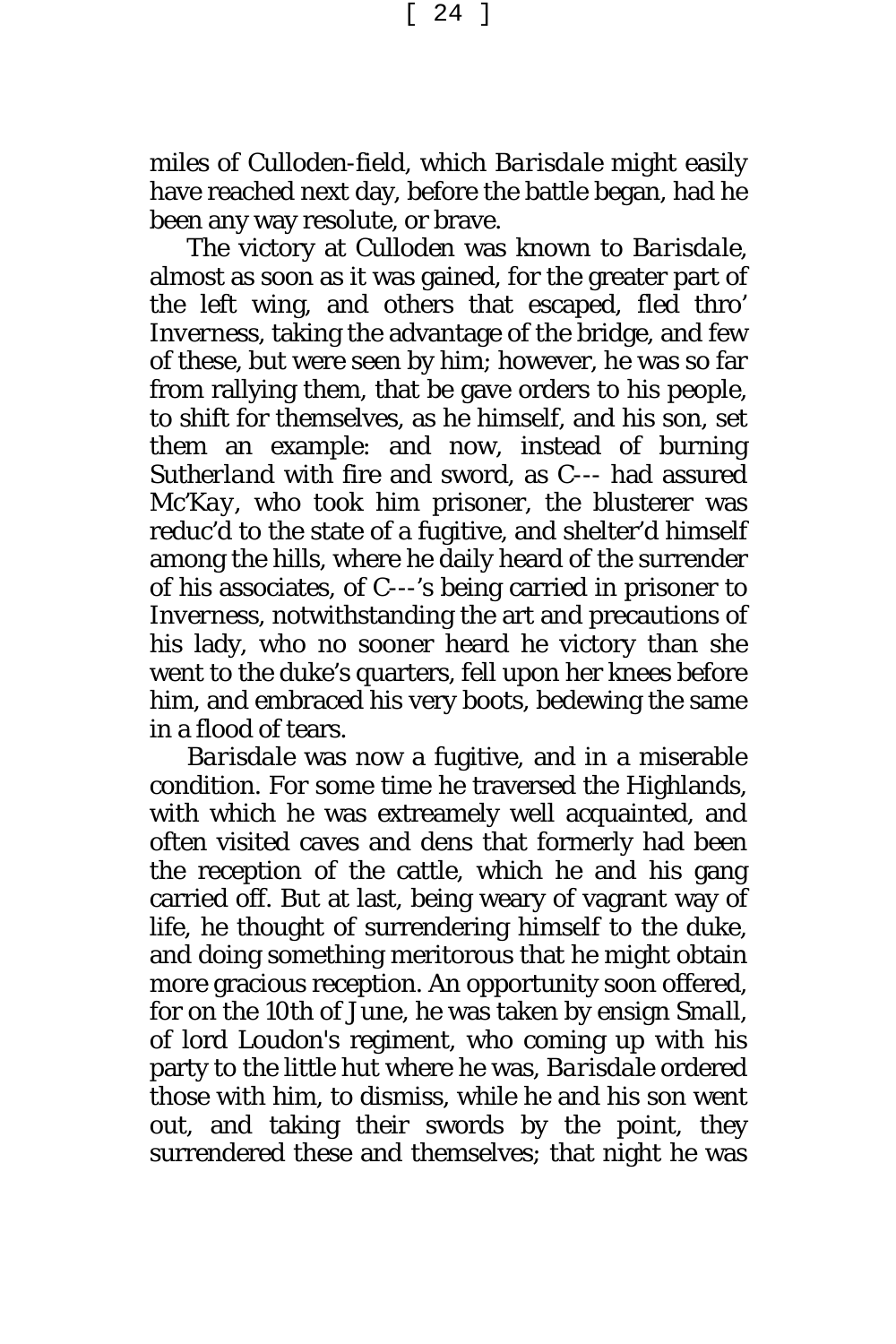carried to *Fort Augustus,* and next day to *Inverness*, whence they were dismiss'd. Old colonel (according to my information) had a protection given him, upon promise of delivering up the chevalier. To accomplish this, he paid frequent visits to the adventurer, and appear'd more than ordinarily complaisant, laying down several methods for mending the state of his affairs, cursing the stars and planets under whose influence he himself was born, and declaring what uneasiness his absence from the field of *Culloden*, had excited in his breast; protesting, that he and his regiment could have turned the scale. The unhappy stranger appear'd to believe him, receiving his visits with satisfaction, and, perhaps, might have been caught in the snare, notwithstanding the sagacity, with which many think him endow'd, had not *Sullivan* and *Sheridan* people of the deepest penetration, discovered the intentions of the man, from circumstances and advised their pupil, to be upon his guard, and to use a little caution, which now became absolutely needful; for *Barisdale* had conveened two companies at *Stratbphillin,* whence he dispatched a letter to the intended victim, begging his presence in the most pressing terms; to which he received a very polite answer, wrote with *Sheridan's* own hand, **desiring** that he would come to a place nearer the western coast. The proposal was not relished by *Barisdale*, which circumstance intended to confirm the suspicion they had formerly entertained of him; *"*If (saith *Sullivan)* the man really intends to seize you, depend upon it, he will soon be here with his party, and to find out his intentions, 'tis best for you to withdraw." The salutary advice of this sagacious trustee, was followed; the adventurer moved from his present abode, just at the time that *Barisdale* and his corps were within two miles of him; it was now the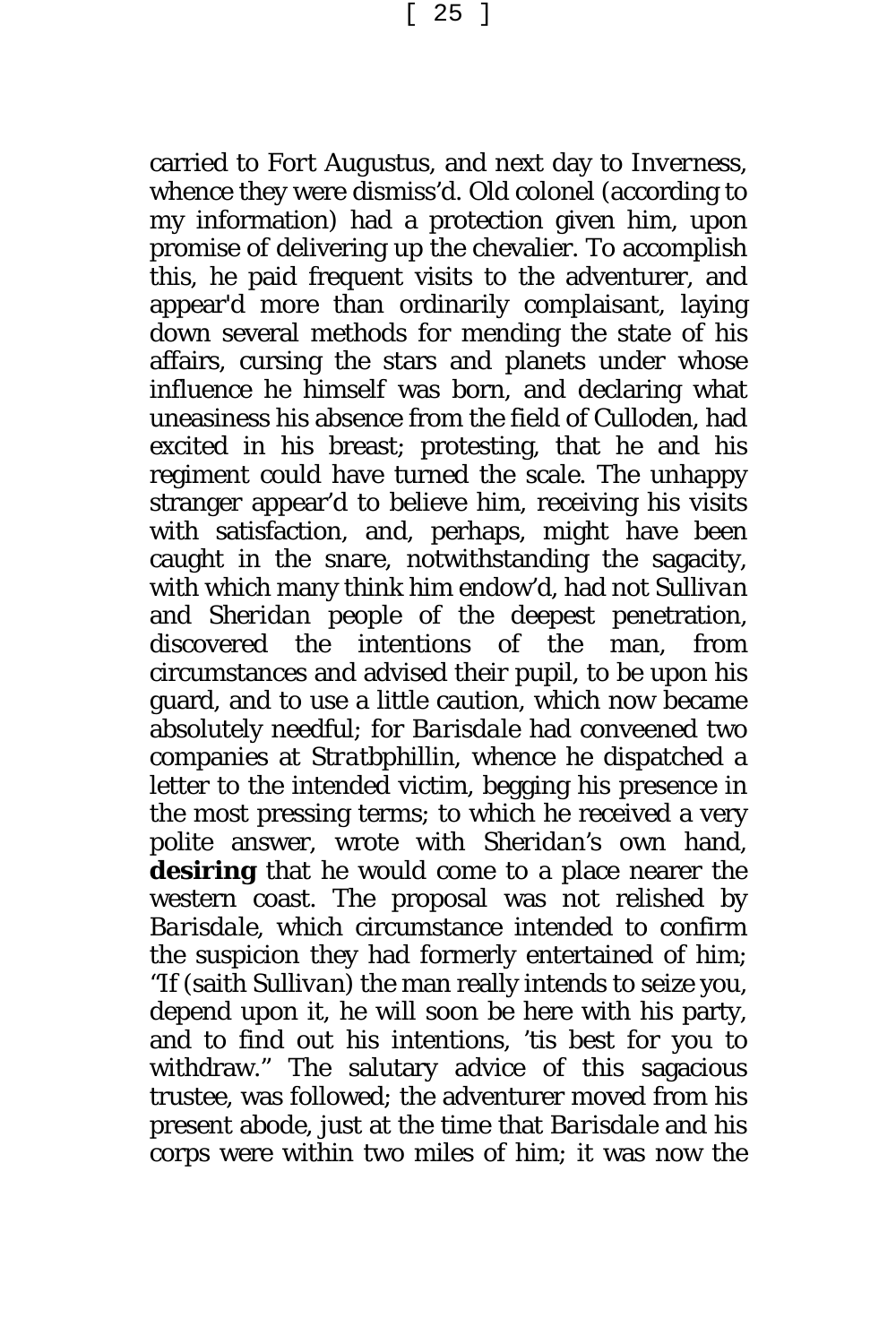[ 26 ]

dusk of the evening, when the fugitive rode off upon a fine courser, which he had taken particular pains to preserve. On *Barisdale's* coming to the house, he was unusually anxious to have a sight of the young chevalier, but to no purpose; the poor gentleman was upon his guard; and *Sheridan*, who had a talent in reading men, with as great freedom and judgment, as others do books, was apprehensive of him; so that the adventurer, from that time, shunn'd *Barisdale*, as much as he did the king's forces, or the militia ; which last, was particularly active, and now had it in their power to revenge some family quarrels, and clannish animosities.

A party of the *Ross-shire* militia, came to *Barisdale's* house, where they were presented with a sight of the stocks that lay upon a green, opposite to the door, and these they kindled first, then set fire to the house, which was beautifly covered with Blue slate, and contained eighteen fine-rooms, besides as many without any chimnies; the flames burnt with great violence, and in a few hours the building was reduced to ashes. A poor revenge to those who had suffered so much in their property by his means, even before the rebellion, and who, during its continuance; had been so much abused by him and his gang.

The whole country, both friends and enemies of the government, hated him, tho' the resentment of the latter was smothered by the common calamity. He was apprehensive of it, and in the night-time ferry'd himself over into the isles of *Canna,* where he thought he might lurk with more safety from thence he escaped into *France,* for a vessel having arrived in *South-Uist,* from *Boulogne*, to carry the Pretender over, *Barisdale* row'd his boat to it, and desiring to speak with the master, he said, It was need less to wait for the p---, as he had been taken two days before by a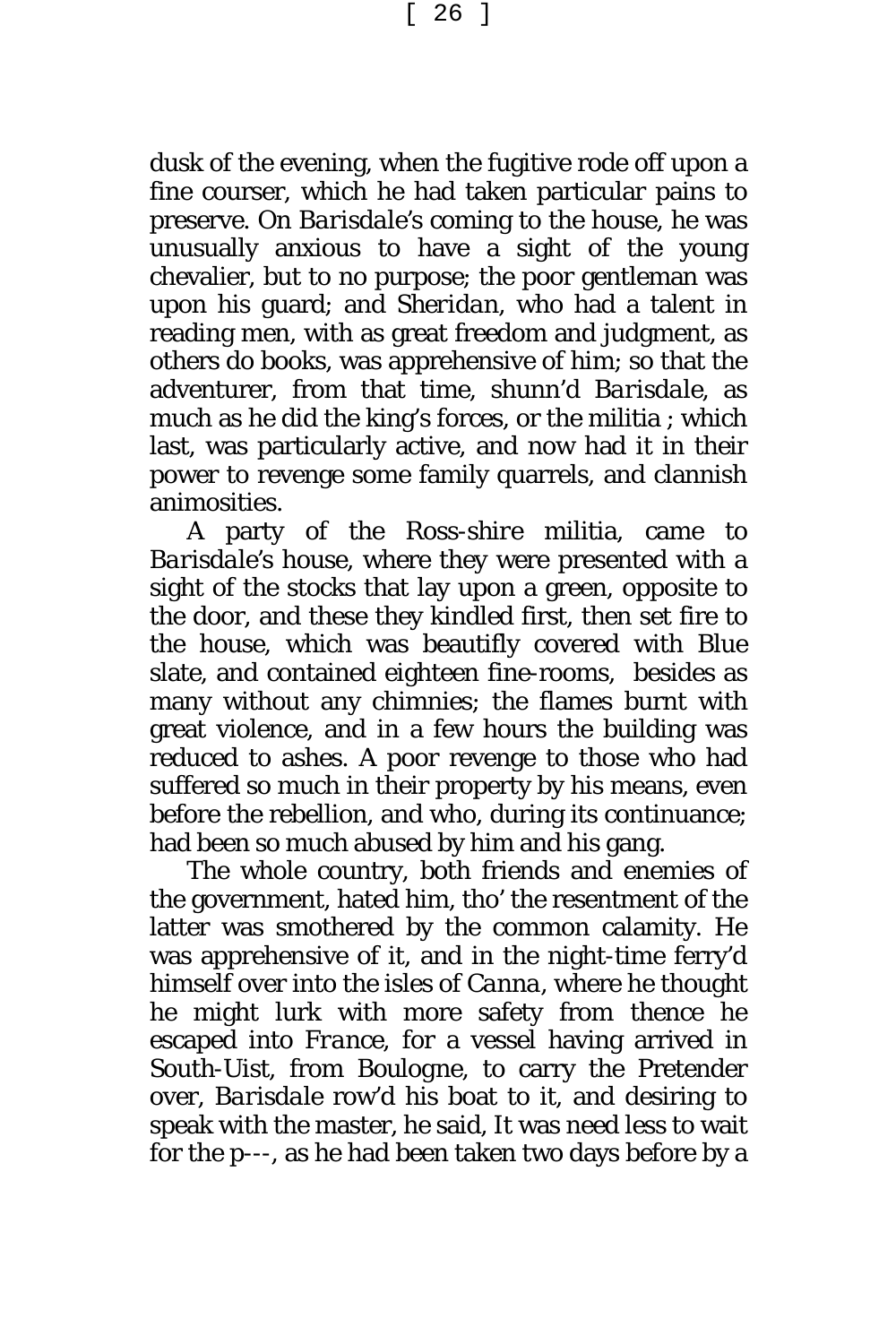[ 27 ]

company of soldiers, and was now in his way to the camp of the duke of *Cumberland*; "I (continued he) am come to you for shelter, if you stay but another tide, the *Greyhound* man of war will be up with you; mercy you cannot expect, since all have been put to the sword, whether *Scots* or *French*, that joined the p--'s standard; and if you take me on board your ship, here is treble price for my passage. Such speeches, with the dismal representations of the cruelties *Barisdale* was pleas'd to enumerate, prevailed on the master to return directly, and leave the person he was sent for to shift for himself, amidst a circle of surrounding hardships.

Upon their landing at *Boulogne,* Mr. *Butler,*  owner: of the ship, an *Irish* gentleman,, and merchant of that town, was in deep concern, on seeing the master and not the person he was sent for, the man excus'd himself; told him *Barisdale*'s story, offering to produce its author*,* but, indeed, *Barisdale* had no sooner set foot on *French* ground, than he moved towards *Brussels,* leaving the master of the ship to read the *mystery;* but was scarce arrived at *Brussels,* when he was known by some of the Pretender's, *party,* who, by order of lord *John Drummond,* seized him and loaded him with irons, in which he continued for a year, when lord *John,* thinking it scarce worth while to detain him any longer, signed his liberation, on condition he would enact himself to go to *Scotland* instantly and never return, under pain of being put to the torture, and broke alive upon the wheel. The terms were agreed to, and so he set out for *Ostend,* and went on board a small vessel going to *Scotland*; where, after a tedious passage, he landed near the bay, by which he was named: but here the face of affairs were changed, for the houses were not only burnt by the militia, but the cattle were driven off; the army had eaten up one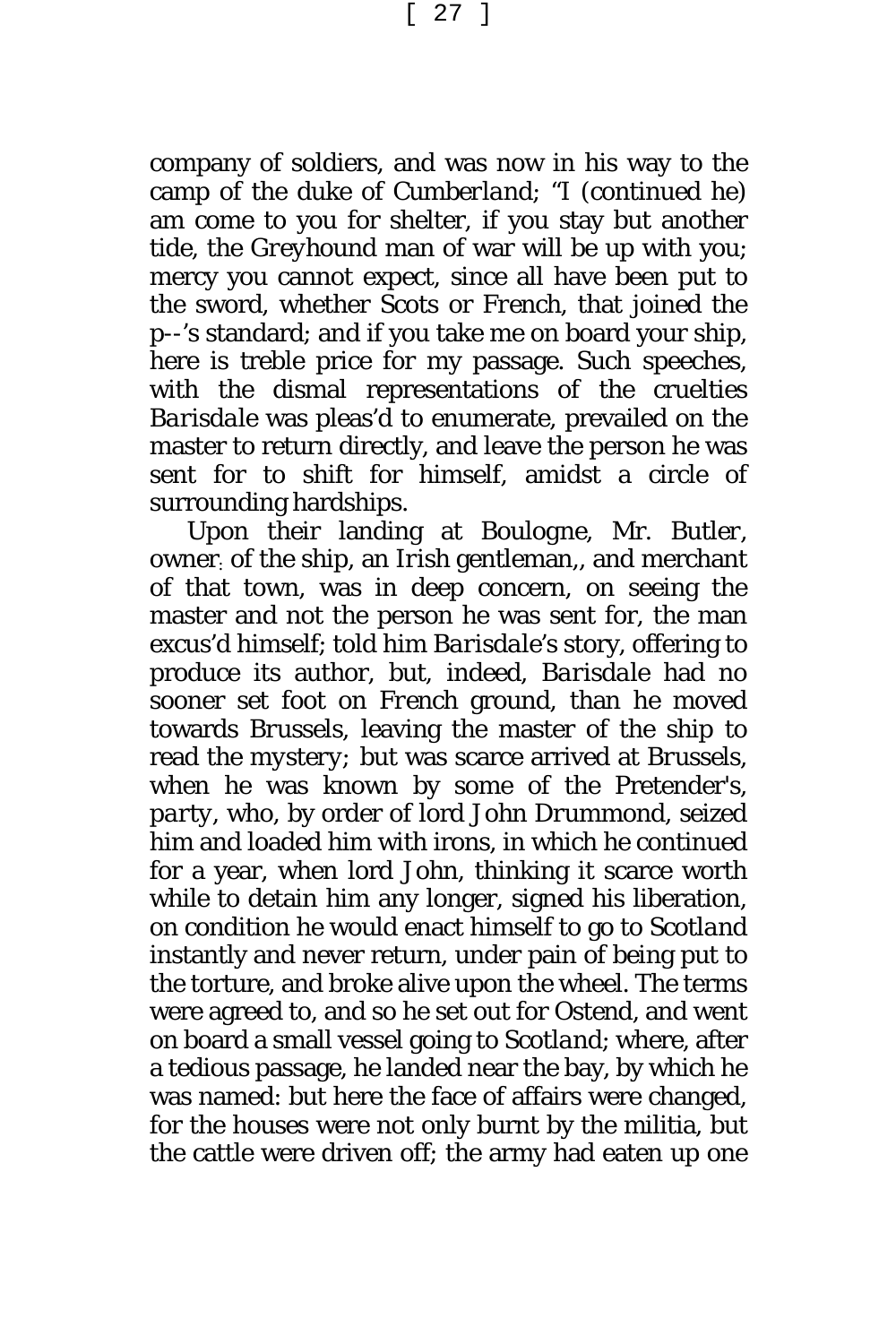[ 28 ]

part of them, and some of the clergy hastening to be rich, bought the other, *Rose,* the minister of *Nairn,* a fellow of the most abominable turn of mind, a creature who frequently turned out poor people from their farms, and has been known to do the most villainous and dishonourable actions, purchased a number of them at five Shillings per head, tho' he did not increase his store by his bargain, for many of them died thro' the change of grass, and other inconveniencies.

*Barisdale,* on these and other accounts, went down to *Glenlivet,* but information being given of him, he was secured by two companies of soldiers, carried to *Perth,* and from thence to the castle of *Edinburgh* where he entered upon the pay of six shillings a day and a free lodging, as a state prisoner; a circumstance highly favourable to his person, as he was now freed from poverty, but very unfavourable for him in the case of the treachery laid to his charge; for the whole north-country, both well and ill-effected, believed that from the circumstance of his surrender, the easy method in which he was treated, and the suddenness of his being dismiss'd, added to his tampering with the Pretender, he must have engaged to deliver him up, but now they were confirmed in it.

Here he continued about a year, when he died of a fever, pitied by none, and was buried the talus of the rampart by part of the garrison, there being none at the burial but six soldiers, a number scarce sufficient to bear so bulky and corpulent a carcase.

After the execution of the doctor, many promises were given out, and such intimations of a landing in favours of the chevalier were made, that the government thought it necessary to send down some ships of war to inspect narrowly what vessels came upon the northern and western coast, while orders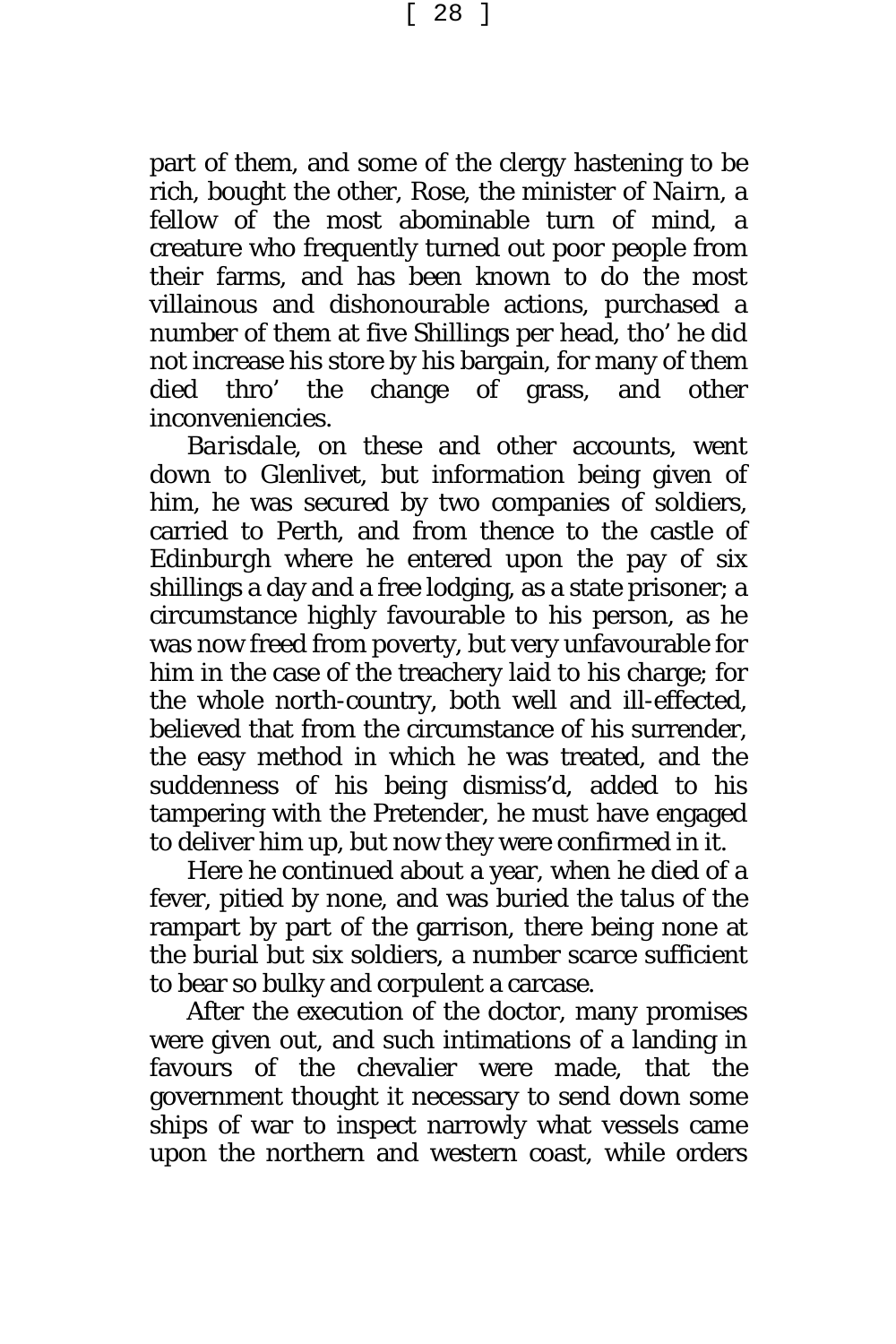[ 29 ]

were sent to the commanders of the troops and the garrisons, to be upon the watch, and beware all suspected persons. The orders were obeyed, young *Barisdale* became a victim to his own rashness, for not complying with the act of parliament anno 1746, discharging the use of the Highland dress, and enforcing the ???s in *George* 1st time, made against any number of Highlanders appearing in arms, very unluckily put on both, and retired to a small hut in a wood near *Lochorn* in the district of *Morar*, with six of his name, some say in imitation of his father's excursions, more than from any design to rebel.

Notice of this being brought to the governour of *Bernary* fort, he sent about two in the morning a party of general *Howard's* foot to the place they where in, and reach'd it undiscerned, they surrounded it, and took the whole prisoners. Being thus taken *Barisdale* was conduced to the castle of *Edinburgh,* and put into the same room where his father, the source of all his calamities, had lodged before, and had the pension assigned him. Here he continued 'till the 12th of March, 1754, when by official order from his majesty, he was brought to a trial before the lords, of judiciary in *Scotland.*

The court being met, and the prisoner brought to the bar, he gave in a paper acknowledging "his name to be *Mc'Donald* and. his father's C*ol. Mc'Donald,* which place he held of *Glengary,* and that grandfather resided at a farm called *Barisdale,* as a moveable tenant, without any right in writing whatsoever, and that his father was called *Younger of Barisdale,* yet in law he was not, and consequently the title could far less apply to him, so he did not fall under the description of bill of attainder."

As the defence was groundless, the court proceeded to examine witnesses, and these swearing